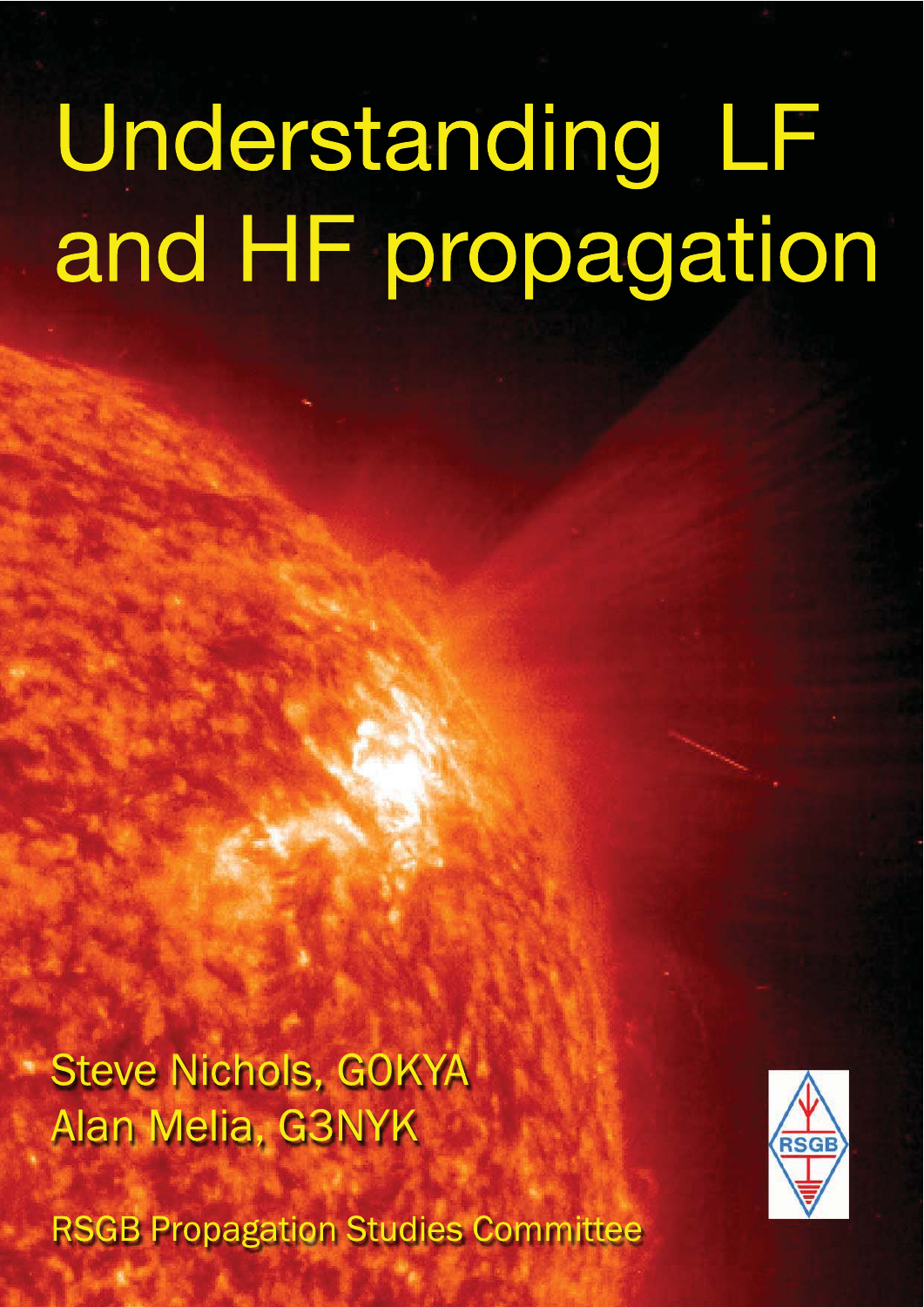### **Understanding LF and HF Propagation**

#### **Introduction**

In 2008 it was suggested to me that "RadCom", the RSGB's member publication, could run a series of features looking at an "HF band per month". The idea was that I would pick the band each month that offered the best chance of good propagation.

After a bit of head scratching I worked out which band would slot into which month. But I was also determined to make the series much more than that. I wanted to look at the processes behind ionospheric propagation and try to explain some of the terms that are commonly used, such as solar flux index, K index, interplanetary magnetic field (Bz) and many more.

The end result was a series of features that formed a good introduction to the topic. When I finished, my good friend Alan Melia G3NYK, took over and wrote three more features on LF propagation – a topic he is very well placed to explain.

After answering questions at the 2009 and 2010 Newark Hamfests it dawned on me that these features could be bundled together into a single PDF, so giving the reader a good grounding in LF and HF propagation. I hope you agree.

Even though by the time you read this the solar cycle will have advanced somewhat a lot of what is said about each "band per month" still applies.

It starts with the 20m (14MHz) band in October, ends with 10m (28MHz) in June and also includes a look at how to use beacons and WSPR. It finishes with Alan looking at LF (generally considered to be the bands below 300kHz).

Steve Nichols, G0KYA RSGB Propagation Studies Committee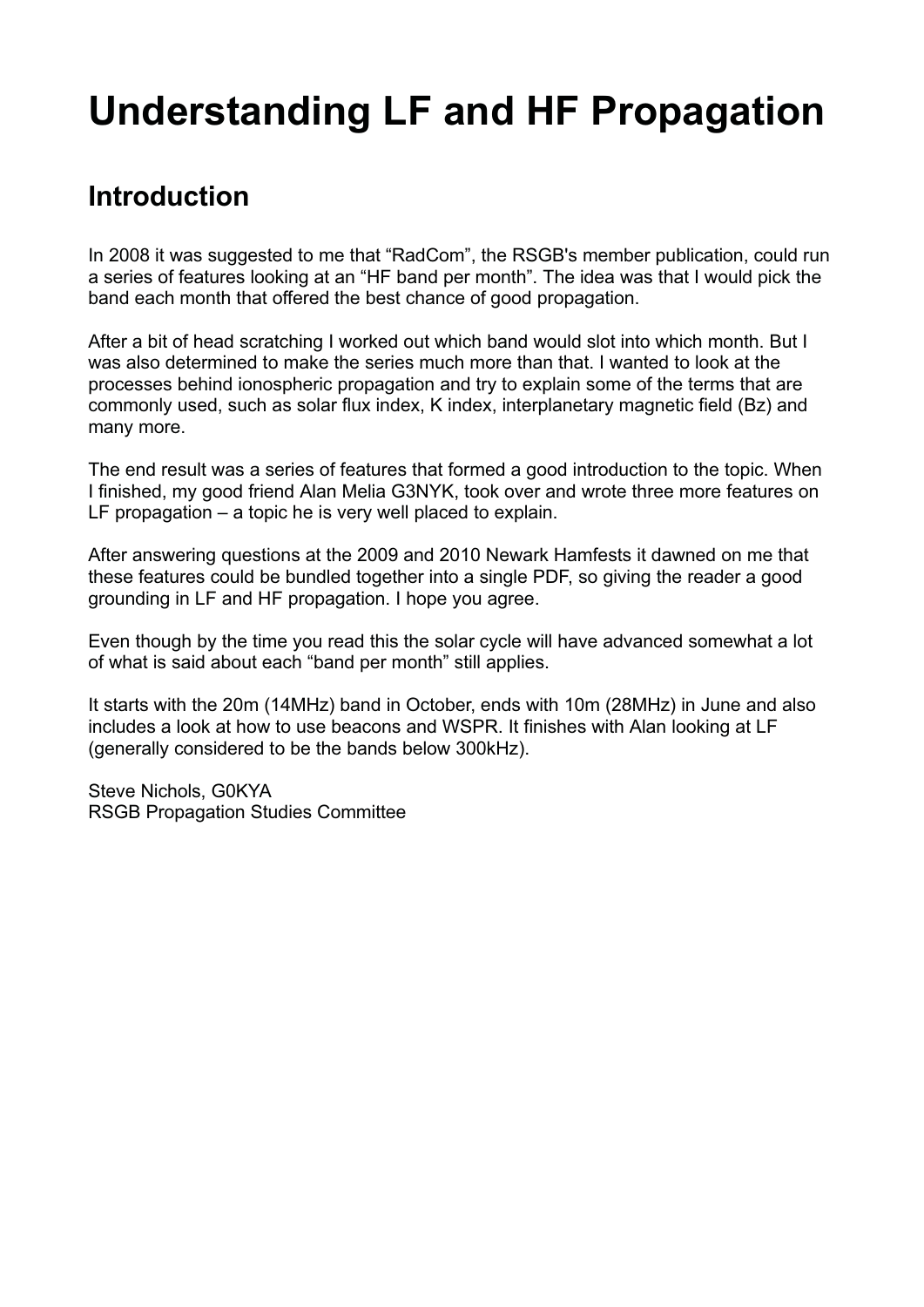STEVE NICHOLS **TECHNICAL FEATURE EXERCT OF A STEVE NICHOLS AND A STEVE NICHOLS CONTROLLY BLUE ROAD, WYMONDHAM** NORWICH NR18 6XU RSGB PROPAGATION STUDIES COMMITTEE

E-MAIL STEVE@INFOTECHCOMMS.CO.UK

## Understanding propagation

Band <sup>o</sup>f the month October <sup>2008</sup> – <sup>20</sup> metres (14MHz)

GOOD OPPORTUNITIES. Welcome to a new series that takes a look at a different HF band each month. In each column, I'll choose a band that I believe will offer beginners and newly-licensed amateurs good DX openings. I'll tell you a little about HF propagation and what you can expect to work or hear.

At this point in the solar cycle it is going to be tough to get the predictions right. We expect solar cycle 24 to kick off at any time but, at the time of writing, the solar flux was sitting stubbornly in the 65 – 70 zone, with no visible sunspots whatsoever.

My best guesstimate is that the solar flux for October will be in the range 65 – 75, although don't be surprised if sunspots suddenly make an appearance.

At the same time, the sun passed through the equinox on September 22 and is rapidly heading south. This means that the ionosphere in the northern hemisphere is cooling down and becoming denser.

So, although there is less sunlight hitting the regions that make up the ionosphere in the northern hemisphere, the actual F layer ionisation is higher than it was in the summer and D and E layer absorption is now lower than it was. As a result we find that the maximum usable frequency (MUF) during the day is higher than it was in summer.

On the flip side, the sun sets a lot earlier than it did in summer, so we can expect the higher HF bands, 21MHz (15m), 18MHz (17m) and 14MHz (20m), to close earlier than they did, with only 14MHz remaining open until around 2100 – 2200hrs.

At this point in the solar cycle, the sun is less active, both from a sunspot and a geomagnetic disturbance point of view. That is, solar flares and coronal mass ejections, which both throw out tonnes of charged particles into space at unbelievable speeds, are much less frequent.

Take a look at the real-time solar wind 'speedometer' at www.solarcycle24.com. From that you will see that speeds of around 400 – 1,000km per second are not uncommon. In fact, this solar wind gauge is a useful indicator of HF conditions. If the solar wind speed rises and the gauge marked 'Bz' (the interplanetary magnetic field) swings to the south, this is an indication that the interplanetary magnetic field could couple with the earth's magnetic field and highly-charged particles are going

to be channelled towards the earth.

As the particles approach us they are funnelled towards the north and south poles, resulting in visible and radio aurora. The ionosphere's F2 layer could become unstable and may even disappear and there may be massive absorption in the D layer, both of which can shut down the HF bands. The effect of this massive bombardment can be seen on the earth's magnetic field, which 'wobbles' as a result. This can be measured using a device called a magnetometer and the result is seen in the higher A and K indices that you might hear mentioned on



A screen grab from ACE-HF. The blue area shows the parts of the world that you might be able to work on 20m from the UK at 1700UTC with 80% reliability, 100W, dipole-to-dipole, namely north/east USA/Canada, Northern Africa, parts of Europe and a path into the Indian Ocean.

the GB2RS news service or in solar reports. We can take a closer look at the A and K indices at a later date but, for now, just remember that low A (below 10)



The solar wind indicator at www.solarcycle24.com showing fairly settled conditions. A solar wind speed of about 380km/s and the Bz field neutral. At this point the K index was 1 and falling, the A index was 3 and the solar flux 66.

and K indices (look for  $0 - 1$ ) with the Bz being neutral or pointing 'north' are usually good signs for the HF bands.

So in summary, it is Autumn so HF conditions are better than in Summer, but we still don't have the long winter nights that make 3.5MHz (80m) and 1.8MHz (160m) really come into their own. At the same time we don't have the high solar flux levels that make 21MHz (15m), 24MHz (12m) and

28MHz (10m) really hum.

Therefore I am going to settle for 14MHz (20m) as my band of choice for October, although much of what follows could equally apply to 18MHz, so don't ignore it.

20m or 14MHz, has become one of the main DX bands during sunspot minimum. It has consistently given good DX openings to all parts of the world and as a contest band often has lots of rare stations that are relatively easy to work.

Around the equinox it really starts to improve. Opening just before sunrise and remaining opening until after sunset, worldwide DX openings are possible and also probable at this time of year.

At the beginning of the month, the amount of solar illumination in the northern and southern hemispheres is still roughly equal, meaning this is a good time for northsouth paths, such as UK to South Africa and South America. Easterly paths are common at sunrise and the propagation will shift southwards as the morning wears on. The prime time for contacts into South America is therefore around 0900 – 1000hrs and again in the late afternoon, when it may also open to Africa.

Paths to the eastern states of the USA should open up shortly after noon and remain until sunset. This path will be much better than it was in the summer and signals will be louder. Look out for long path openings to Australia (VK) and New Zealand (ZL) during early to mid morning and again at sunset. These will favour those HF operators with good beams.

The band is likely to close within an hour or two after sunset, although it may last longer if conditions are good.

The highlight of the month if you are chasing DX is the 2008 CQWW SSB Contest, which takes place from 0000UTC on 25 October through to 2359UTC, 26 October. This is a fantastic opportunity to make SSB contacts with stations all around the world and it should be possible to contact more than 100 countries over the weekend if you really put your mind to it.

You can also find out what DXpeditions are operating by subscribing to the reports at www.425dxn.org/ and www.papays.com/ opdx.html. Watch out for the Willis Island (VK9DWX) Dxpedition in mid October.

Do let me know what you manage to work on 20m in October.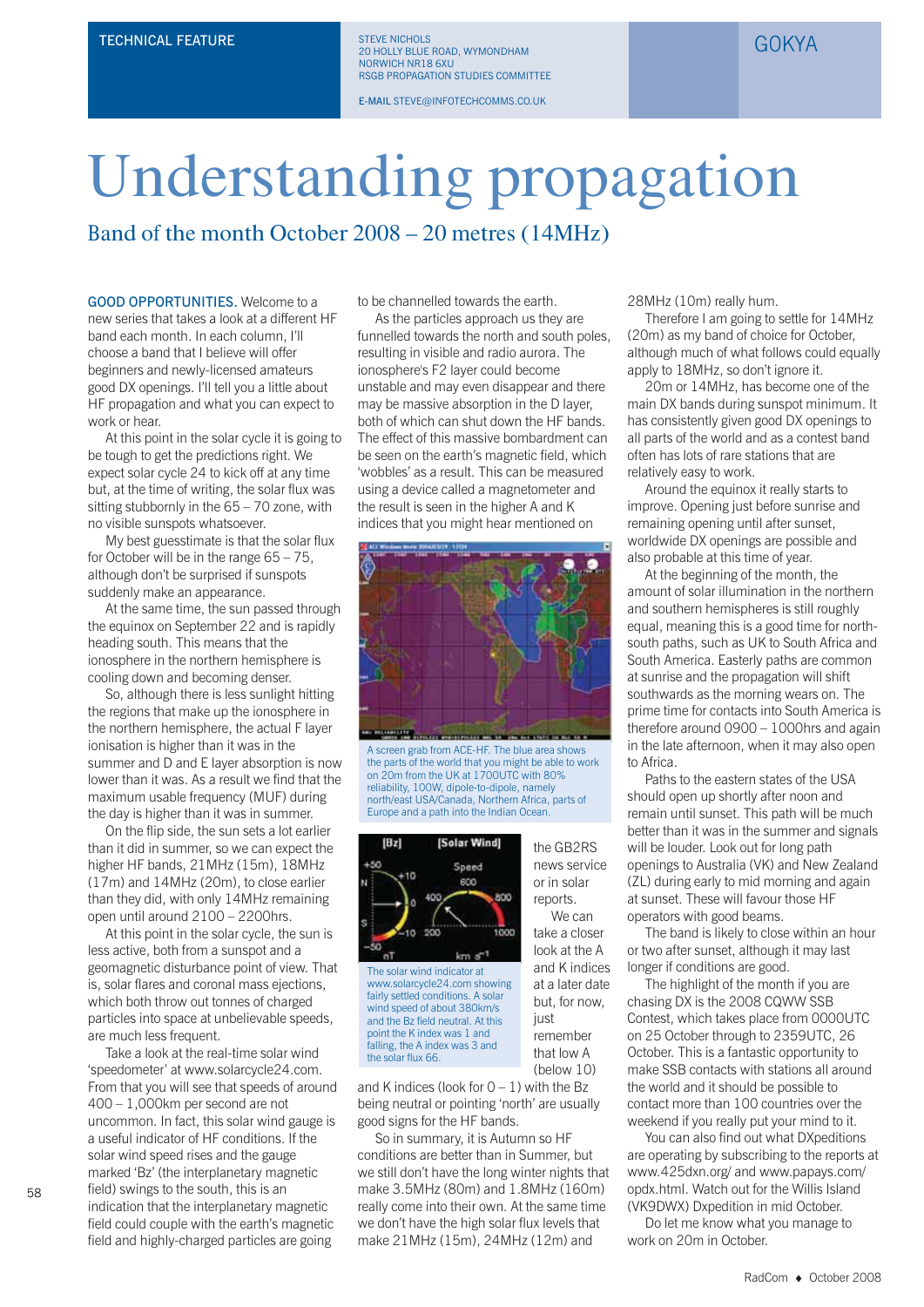STEVE NICHOLS TECHNICAL FEATURE TECHNICAL FEATURE STEVE NICHOLS AND THE CHILD AND THE CHILD AND THE CHILD AND GOKYA NORWICH NR18 6XU RSGB PROPAGATION STUDIES COMMITTEE

E-MAIL STEVE@INFOTECHCOMMS.CO.UK



## Understanding propagation

This month's chosen band is <sup>40</sup>m but before we look at what you can work, here's some background on the band.

PROPAGATION THEORY. The solar flux remained stubbornly in the 60s in September and, although we can expect a rapid rise in solar flux and conditions on the upper bands as Cycle 24 progresses, at the moment things are not good. The 1.8, 3.5 and, to a lesser extent, the 7MHz bands are susceptible to D layer absorption and the lower sunspot numbers mean lower absorption, which is good news for 40m or the 7MHz band.

The low A and K indices at this point in the solar cycle usually mean good low band propagation. Against that you do find that DX conditions on 40m are usually better with a higher solar flux – there often isn't enough ionisation to keep DX paths open throughout the night at this time. So 40m is benefiting from low absorption but the low solar flux will probably stop the band from providing fantastic openings throughout the whole night. Nevertheless, you should be able to work many DX stations if you pick the right time.

Just because one day or one hour appears to be rubbish, other times and days could be much better. The secret for DX working is to check the bands every day.

The 40m band should be open to European stations during the day and you may be able to work other UK stations too, if the distance between you is more than 250 - 300 miles. Closer stations might be inaudible on 40m and you would be better off heading towards 80m.

With so little solar activity and therefore ionisation, signals that are sent straight up, which are above what we call the critical frequency  $(f_0f_2)$ , don't get reflected back to earth, but carry on into outer space. If the critical frequency is lower than 7MHz you will find it difficult to work stations in a radius of up to 150 - 200 miles from you, while still able to work stations further afield due to the lower angle of the radio waves hitting the ionosphere. You can access real-time and historical date for the critical frequency at www.ukssdc.ac.uk/wdcc1/ wdc\_menu.html, although you do have to register.

PROPAGATION IN PRACTICE. Local daytime contacts are not what 40m is really good for – its DX potential is what attracts people to the band.

It is said that the low bands open up to DX after sunset and before sunrise but that isn't quite true. 40m is a lot higher in frequency than either 80m or 160m and therefore D layer absorption is a lot less. This means that 40m can start to open to DX in the afternoon in late autumn and remain open to DX for a period after the sun has risen. In fact, the first 60 minutes after sunrise in the winter on 40m is not called the 'Golden Hour' for nothing.

Forty metres will start to open up to DX in



A screengrab from Geoclock showing greyline conditions at sunrise in mid November.

an easterly direction and to Scandinavia in the late afternoon and will get stronger after sunset. Propagation will swing around as night progresses and Africa should be possible too. Later in the evening, propagation will start to go 'long' as the critical frequency drops and a lot of the European QRM diminishes, leaving more DX signals.

You also have a good shot at the North-East coast of Canada and Newfoundland from around 1700 - 1800hrs and onward until the early hours. This path peaks again at sunrise and onwards until about 0900hrs. Openings to the Caribbean and South America are also possible at around 0300 - 0400hrs and again from around sunrise for a further hour. After sunrise, the QRM from European stations to the east of us is greatly

reduced, making it easier for us to work stations to the west.

Also look out for greyline openings. There are, in fact, two types of greyline paths – those where both stations are enjoying a concurrent sunrise or sunset and those where one station is experiencing sunrise while the other has sunset and vice versa. For example, back in 2002, I showed that on a true sunrise/sunrise greyline path between the UK and VP8 (The Falklands) we saw enhancements on 40m of up to 10dB (that's 2-3 S points) around 30 minutes before sunrise.

Sunrise/sunset greyline enhancements on 40m are also possible, such as the path between the UK and the west coast of US/Canada (W6/W7/VE7) at UK sunset and UK to Japan (JA) at sunrise, but at this point in the cycle such openings may be difficult, especially for modestly equipped stations. Although most people think of greyline enhancement as occurring on paths that lie along the terminator this isn't the whole story. You can also get good enhancements on paths that are at right angles to the terminator and into the night zone. These are often mistakenly called 'greyline', and should technically be called sunrise and sunset enhancements.

Look for enhanced signals from the east at or 30-60 minutes before your sunset. You will also see enhanced signals from the west on 40m, perhaps from 0-60 minutes after your sunrise. Propagation prediction programs don't generally predict sunrise/sunset or greyline enhancements, but they can show you sunrise/sunset times and the night/day areas of the world.

While there is no doubt that CW (Morse) will increase your chances of working DX on 40m, do try with SSB. The band can sound like a zoo at times and is narrow, but hang on in there. And if you are a CW fan do take part in the CQWW CW contest on 29/30 November. There will be plenty of rare entities and they often operate on other modes before and after the contest.

Don't forget to let me know what you manage to work on 40m in November.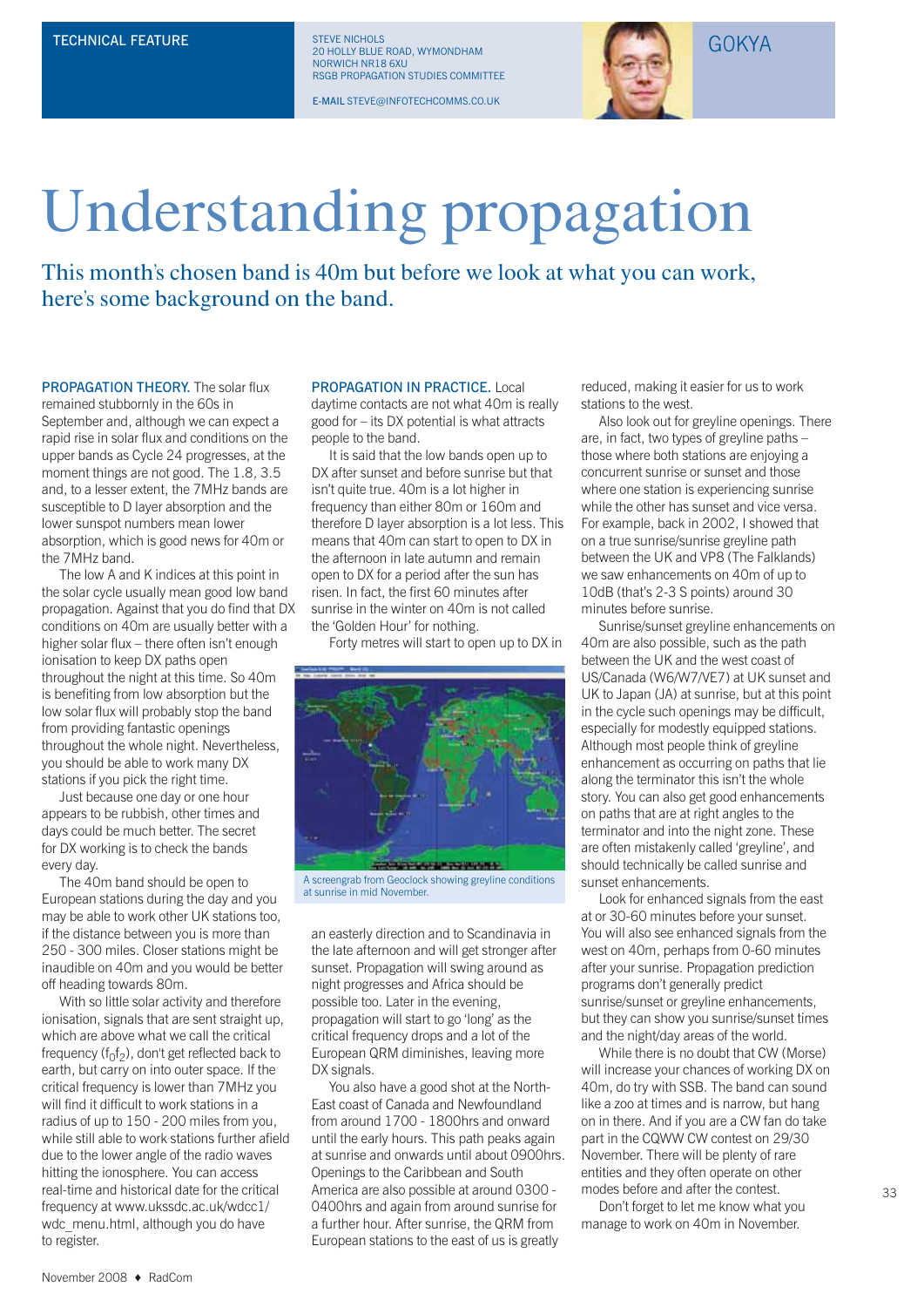STEVE NICHOLS TECHNICAL FEATURE TECHNICAL FEATURE STEVE NICHOLS AND THE CHILD AND THE CHILD AND THE CHILD AND GOKYA NORWICH NR18 6XU RSGB PROPAGATION STUDIES COMMITTEE

E-MAIL STEVE@INFOTECHCOMMS.CO.UK



## Understanding propagation

Band <sup>o</sup>f the month, December <sup>2008</sup> - Top band (160m).

**THEORY.** We are now heading towards the winter solstice (21 December), when the sun reaches the most southerly point of its travel and is overhead at the Tropic of Capricorn. In the Northern Hemisphere we have long nights and short days – on 21 December the sun actually rises at 08:04hrs and sets at 15:54hrs, giving more than 16 hours of darkness.

The ionosphere is now cooler and denser and the actual ion density is higher than it is in summer. At least that's what the classical theory says. More modern research has shown that the chemical/molecular make-up of the upper layers also changes in the winter, making ionisation more likely and recombination slower. So we actually have higher daytime MUFs (Maximum Usable Frequencies) in the winter than we do in summer.

But it is what is happening down in the D region of the ionosphere that is more important for the band I have in mind. The D region is predominantly an absorption band at the lower frequencies such as 1.8MHz – 7MHz. In fact, the absorption goes as the inverse square of the frequency so the lower the frequency the more absorption we get.

But with such short days and small sun 'grazing angles' the D region is nowhere near as ionised as it is in summer and its absorption effects quickly disappear as sunset approaches, giving great conditions for the lower bands. So, hopefully, you can see why I have chosen Top Band (1.8MHz or 160m) as my band of choice this month.

Many newcomers avoid Top Band as they assume that they need massively long antennas. An end-fed quarter wave is 132ft long on Top Band but in an inverted L configuration it can be fitted in to many smaller gardens.

Verticals are the way to go to get the low angles needed for reliable DXing on 160m, although you may get the odd surprise with horizontal antennas, especially at sunrise and sunset when ionospheric tilting and ducting can occasionally bring DX signals in at higher angles.

IN PRACTICE. So what is propagation like on Top Band in December? The MUF on any path is *always* higher than 1.8MHz, so

absorption becomes the main concern.

During the day, expect to be able to make ground wave contacts out to around 50 miles or so. Sky wave signals will be attenuated by the D layer, so don't expect to work DX, especially if you have a less than perfect antenna system. It is possible to work further afield on Top Band during the day as Jeff Briggs, K1ZM/VY2ZM showed in December 2006. He managed to receive signals from the GB3SSS 1.8MHz beacon in Poldhu, Cornwall at his holiday home on Prince Edward Island at 1031, 1615, 1659 and 1745Z – with much of the path in daylight. He put his success down to it being mid-winter at the bottom of the sunspot cycle with solar activity, and therefore D region absorption, at a minimum.



But for true DXing on Top Band, you need a dark (night-time) path between you and the other station. To make this easier to visualise you can use a computer program, such as Sunclock, or perhaps one of the propagation programs like W6ELProp, ACE-HF or VOAProp. There are various internet sites that will also show you the same information – just search Google for 'sunclock'.

Most propagation programs don't cover 160m, but as a very rough guide see what they predict for 80m.

Top Band is also famous for the greyline propagation into the dark (night) zone that can occur at your sunrise and sunset. While greyline is technically the propagation of signals along the terminator between day and night, the term is often used to describe any sunrise or sunset enhancements,

regardless of the direction of the signals.

The furthest you can work under true greyline conditions is halfway around the world when you and the other station are *both* experiencing a concurrent sunrise and sunset. For example, the UK at sunrise to Auckland or Tokyo on December 21. These openings might only be possible for a few minutes, if they occur at all, making them very hard paths indeed. PA3CQR's 'Grayline' program, which is a free download from the internet, can help to predict these.

In fact, Top Band is probably the most difficult band to do propagation predictions for. Yes, a dark path is needed, but beyond that, many attempts at trying to correlate the solar flux and/or A/K indices with good conditions have failed miserably.

Paths that go through the auroral ovals (100km above the Arctic and Antarctic circles) can be very difficult on Top Band, especially when the A and K indices are high – showing that charged particles are pouring into the polar regions and likely to trigger aurora - Polar Cap Absorption (PCA) events.

My analysis of 160m contacts between the 3Y0X DXpedition to Peter the First Island and the UK showed that the few contacts that were made were fairly random and impossible to predict.

Top Band is also close to the 'gyrofrequency' of the electrons that surround the earth's magnetic field lines, which, put simply, means that the electrons may absorb a lot of your radiated energy – a bit like driving your car through thick mud!

Logic would suggest that a low solar flux/low or no sunspots and a settled ionosphere with low A and K indices would be best, but beyond that it is pretty much suck it and see.

If you are truly interested in finding out more about Top Band and how to work it, I can thoroughly recommend ON4UN's book *Low Band DXing* and also Jeff Briggs' *DXing on the Edge – the Thrill of 160m*.

You should be warned that Morse or CW is the preferred mode on Top Band and DXing is not going to be as easy as 20m. But, if you can put up a decent vertical antenna and like late nights, it can be both a compelling and frustrating band in equal measures.

59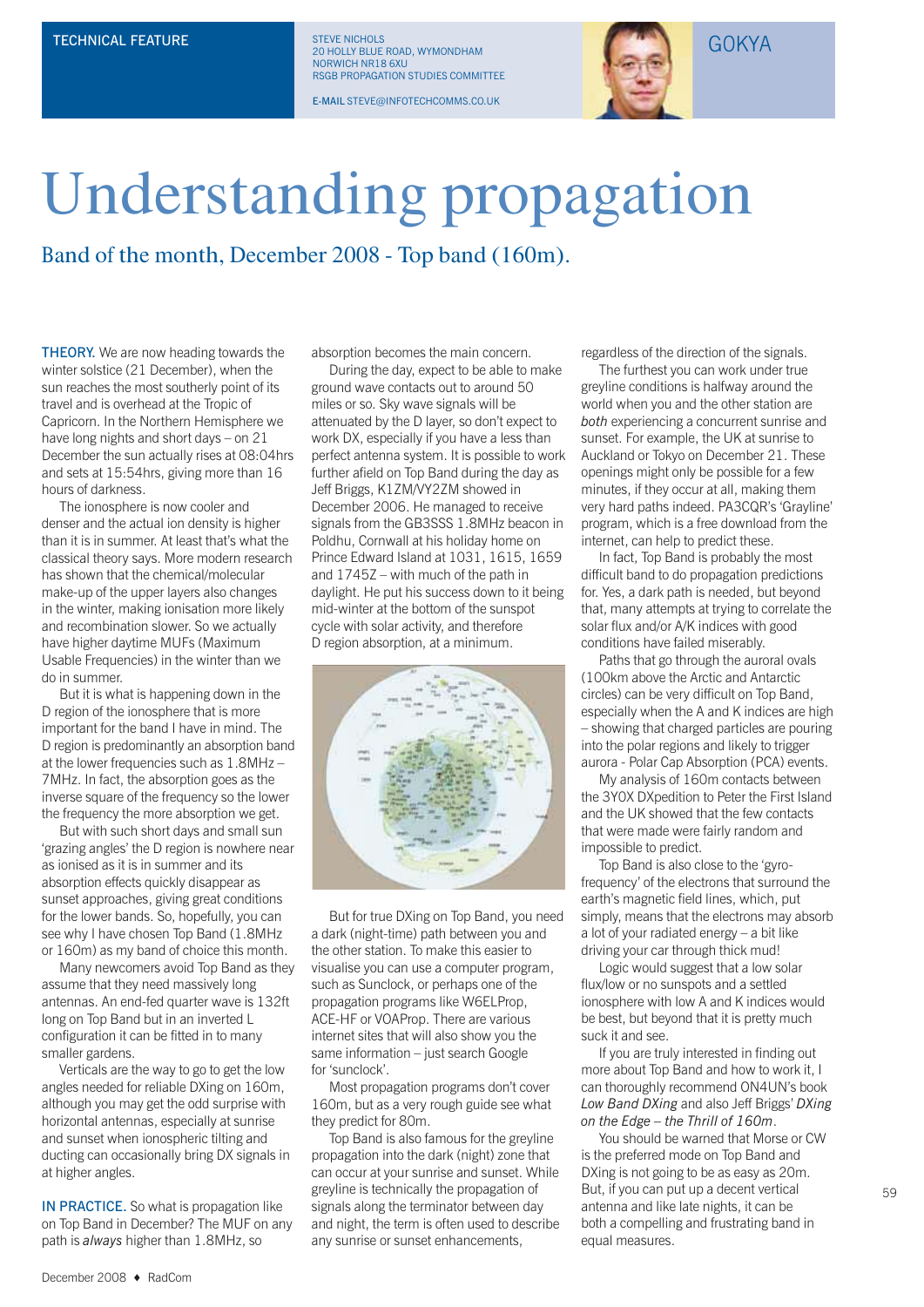### Understanding Propagation Try out <sup>80</sup>m during January and see what you can work.

THE THEORY. Last month we looked at Top Band (160m or 1.8MHz). As it is still mid winter, a lot of what I said then can be applied equally to this month's band 80m (3.5MHz), although we should be careful not to suggest that propagation on both bands is identical.

Eighty metres (3.5MHz) is almost twice the frequency of Top Band, so it is well away from the electron gyro frequency (as talked about last month) that can cause absorption on 1.8MHz.

During the daylight hours, the sun's UV and soft X-ray radiation ionises the lowest D

region of our ionosphere, but as absorption is related to the inverse square of the frequency, it is only roughly a quarter as bad on 80m as it is on Top Band. This solar radiation also illuminates the E and F layers too and, during the early morning and late afternoon in winter, the low sun grazing angles means that 80m may support DX even in daylight. Putting these two factors together means that you stand more chance of working DX on 80m than Top Band.

#### IN PRACTICE. Staying

with the daylight theme, you will find 80m an excellent band for inter-G

contacts. Expect to be able to make ground wave contacts out to around 50 miles or so and sky-wave contacts too, as long as the critical frequency stays high enough. The critical frequency is that which will just return signals back to earth if they are directed straight up. Many contacts around the UK are the result of NVIS or near vertical incidence sky-wave signals.

If there is sufficient ionisation, the critical frequency will stay above 3.8MHz and the signals will return. If there isn't, the signals will continue to go on into outer space. You can check the real-time critical frequency at www.ukssdc.ac.uk/ionosondes/view\_latest.ht ml, but you have to register first. These graphs show you the  $F_0F_2$  (F2 layer) and  $F_0E$ (E layer) frequencies as measured by an Ionosonde at Chilton. The "Fo" denotes a signal going up vertically.

If the critical frequency falls below 3.8MHz in early morning and late afternoon you may find that it is hard to work close-in UK stations, but signals from Europe are still loud. This is due to the lower skip angles that the signals are taking to reach the UK from Europe. For the same reason you may find that you can work stations in Scotland or Cornwall from the Midlands, but nothing closer.

If the F<sub>0</sub>F<sub>2</sub> (critical frequency) is higher than 3.8MHz you will no doubt get good 80m coverage around the UK at all distances. As I am writing this, the latest ionogram at Chilton is showing F0F2 as 5.054MHz and UK

funnelled towards to the earth's magnetic poles, resulting in increased absorption and fluttery signals that have to cross the polar regions.

MORE THEORY. While we are on the subject, people often get confused between the A and K indices. In fact, they are pretty much a measure of the same thing – both measure the impact of fast-moving charged particles from the sun on the earth's magnetic field. The difference is that the K index is logarithmic. It is a whole number in the range  $0 - 9$  and

> measures the disturbance over the last three hours. The A index is linear and is an average of the disturbance over the last 24 hours.

The logarithmic nature of the K index can be deceiving as a jump from a K index of 1 to 5 is roughly equivalent to a jump in the A index from about 3 to 48. So if you are looking for a near real-time measure of the disturbance, the K index is more accurate. The A index tells you how conditions have been over the past day.

As long as the K and A indices remain low, night-time DX conditions on 80m can be good, so keep an eye on these figures, either via www.solarcycle24.com or one of the other propagation sites such as http://dx.qsl.net/propagation/.

For the best DX on 80m, you need a dark (night-time) path

between you and the other station. To make this easier to visualise you can use a computer program, such as Sunclock, or perhaps one of the propagation programs like W6ELProp, ACE-HF or VOAProp. There are various internet sites that will also show you the same information – just search Google for 'sunclock'.

Look out for sunrise enhancements too – start to look around 60 minutes before the sun shows its face and keep going until around 60 minutes after sunrise.

In general, the best conditions will occur in the early hours of the morning with DX being workable as far afield as the mid-western USA, the Middle East and Asia, depending upon the quality of your antenna. On the whole paths to the southern hemisphere will be very difficult as it is mid summer down there and absorption will prevent good openings. As always, a good propagation program will show this.

signals on 80m are romping in at 59+. In all cases you may find that signals are weaker around local noon when D layer absorption is sunrise in January.

The illustration shows VOAProp predicting 80m propagation to the USA at

at its highest. Start to look for DX on 80m to the east during the late afternoon and to the west up to and past sunrise. The best place to look for SSB DX on 80m is in the top 5 – 10kHz of the band where there are often nets in progress. Many amateurs have worked their first US and Canadian stations on the band in this way.

80m really starts to shine as a DX band after sunset. At this point D layer absorption is declining rapidly, while the F layer(s) will still support long-distance DX.

We have a double whammy at the moment as not only is it winter, with long hours of darkness, but it is also sunspot minimum with few solar disturbances. The lack of solar flares and coronal mass ejections means that fewer charges particles get

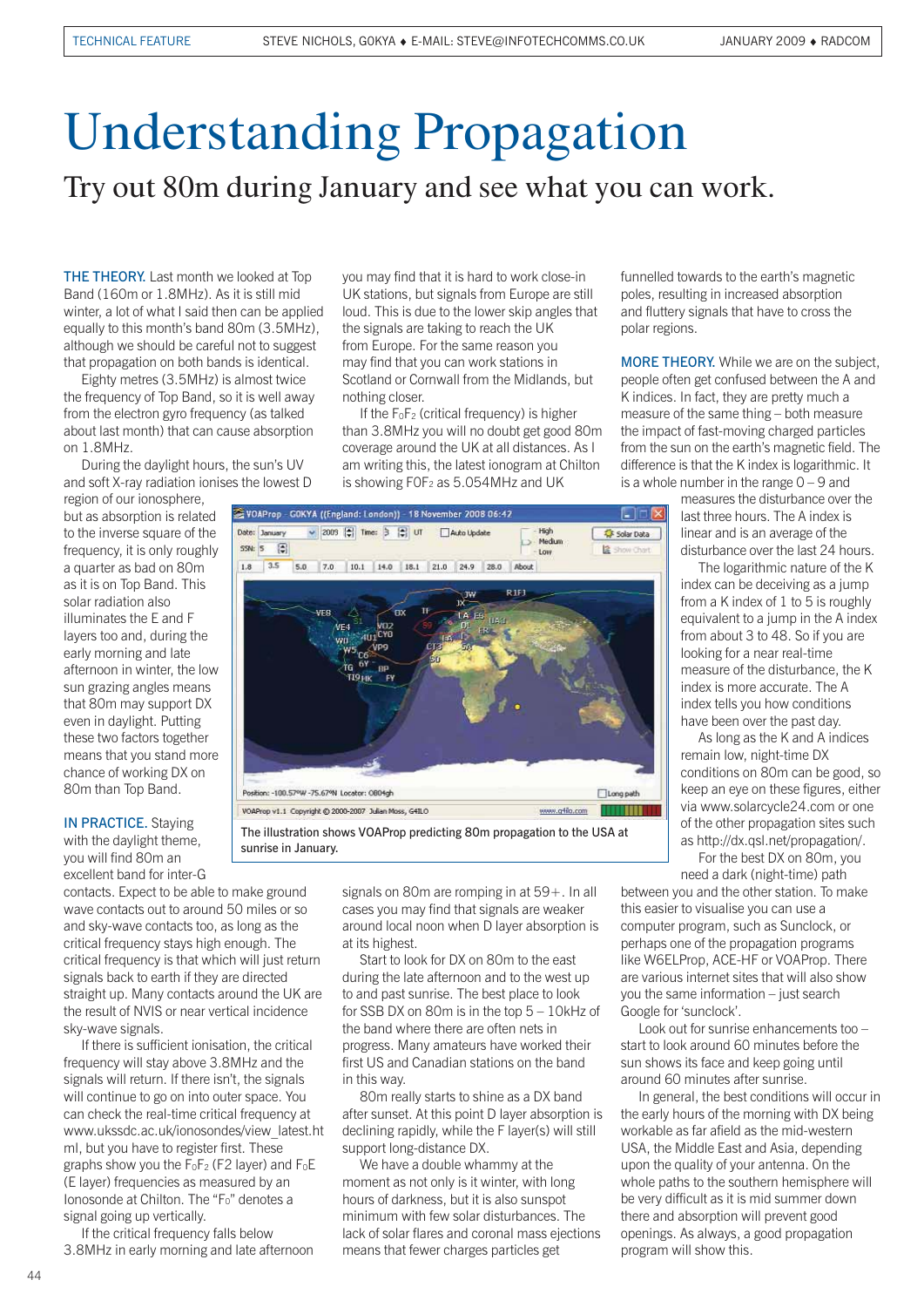## Understanding Propagation

In February, try using the <sup>30</sup>m band as it can be a great band for DXing.

#### 30M: BAND OF THE MONTH – FEBRUARY

2009. So far in this series we have looked at 160m, 80m, 40m and 20m. The keenest of you will have realised that we have missed a band. But I aim to put that right this month by focusing on 30m (10MHz).

Thirty metres was given to radio amateurs in 1979 as part of the WARC (World Administrative Radio Conference). It is often forgotten about, but is actually a great band for DXing, as long as you like digital modes and CW (there is no SSB segment on the band plans).

#### THEORY. I have often read that 10MHz

shares the characteristics of both 40m and 20m, but at first sight this sounds ridiculous. Twenty metres (14MHz) is predominantly a daylight band, closing after dark in the winter as the MUF (Maximum Useable Frequency) drops. Forty metres (7MHz) on the other hand is not much of a DX band during the day, but comes alive after dark. The purists will realise that this isn't strictly true as 40m can be open 24 hours a day in mid winter and 20m can be open late into the evening in the summer, but bear with me.

So how can 30m have the characteristics of both bands?

To answer that question we need to go back to first principles.

Propagation on any DX path is fundamentally subject to two factors – the Maximum Useable Frequency (MUF) and the Lowest Useable Frequency (LUF). The MUF is determined by the sunspot number, the time of year and the time of day, and generally is higher during periods of heightened solar activity. The MUF is the highest frequency that the F layer(s) can refract over a given path, if working DX. Go higher than this and your signals escape into space.

At the same time we have the lowest useable frequency, which is the lowest that can be propagated along the same path without being totally attenuated by the D layer. Go lower than the LUF and your signals are absorbed before they get to their destination.

So put the two together and we are left with a small range of frequencies, a channel if you like, that we need to work in to make our contact.

Now we begin to see how 10MHz fits in with the adjoining bands. At times 20m and 30m will both be open to the same parts of the world. At others, the MUF will have dropped so that 20m is closed and 30m and 40m able to propagate signals.

Conversely, there will be times when 20m is closed, but the MUF is high enough for both 40m and 30m to be open at once. But during daylight hours the LUF might be higher than 40m, so closing the band to DX,



The band is open to a large part of the World.

but leaving it open on 30m.

We must think of the band in terms of the current lowest and maximum useable frequencies in order to make any sense of it. This is where a propagation prediction program like the paid-for Ace-HF, or W6ELProp and VOAProp (both free) come into their own.

IN PRACTICE. So what can you expect to hear on 30m? Well at midnight in February we find that 30m is likely to open to the south, taking in Northern, Central and Southern Africa. As the night moves on the propagation will shift to the south-west, heading towards the Falklands and South America by about 0000-0400hrs. Propagation then shifts towards the east as the MUF on that path rises as the sun comes up over Africa and Russia.

By 10am, D layer absorption in the southern hemisphere (where it is summer) is so high that the path is closed. But now we have propagation to North America and the northern climes of Asia.

This continues through the morning and early afternoon, and by 4pm the band is now open to Western Australia, Asia and north-west Canada. As the afternoon progress to evening we can now work the whole of Africa again.

This is what makes 30m such a fascinating band – it is open to somewhere virtually 24 hours a day, whereas 20m is often closed during the night and 40m won't

get far during the day thanks to D layer absorption.

The other good news is that, on the whole, you won't be fighting stations with massive Yagis and a half-wave dipole is actually quite short, at only 15m in length.

I have worked many DX stations on 30m, often with very few pileups. In fact, it is my first band of choice whenever a new DXpedition starts up. I have managed to snag Mauritania (5T5DC), Syria (YK9G), San Marino (T77C), Libya (5A7A), St Branson (3B7C) and Oman (A45XR) on 30m, all on CW and often with about 25W.

This may seem like small fry to many DXers, but they were all caught using either an inverted V half wave dipole on a fishing pole,

an MFJ 1786 magnetic loop in the attic or an 85ft end-fed wire (W3EDP), which was catapulted over the roof of the house and is almost invisible.

No wonder 30m is such a well-kept secret! If you are not a fan of dits and dahs, turn to 10.140MHz and join in the fun with PSK31. There is lots of activity.

In fact, you can try working some 30m DX yourself in February, thanks to the Desecheo Island DXpedition running from 12 to 26 February.

Desecheo is a small, mountainous island in the Mona Channel, approximately 14 miles west of Punta Higüero, Puerto Rico.

From the UK, the 30m band should open to KP5 from around 0930 – 1230hrs, and then again from 1730-2200hrs, with another opening in the early hours of the morning.

44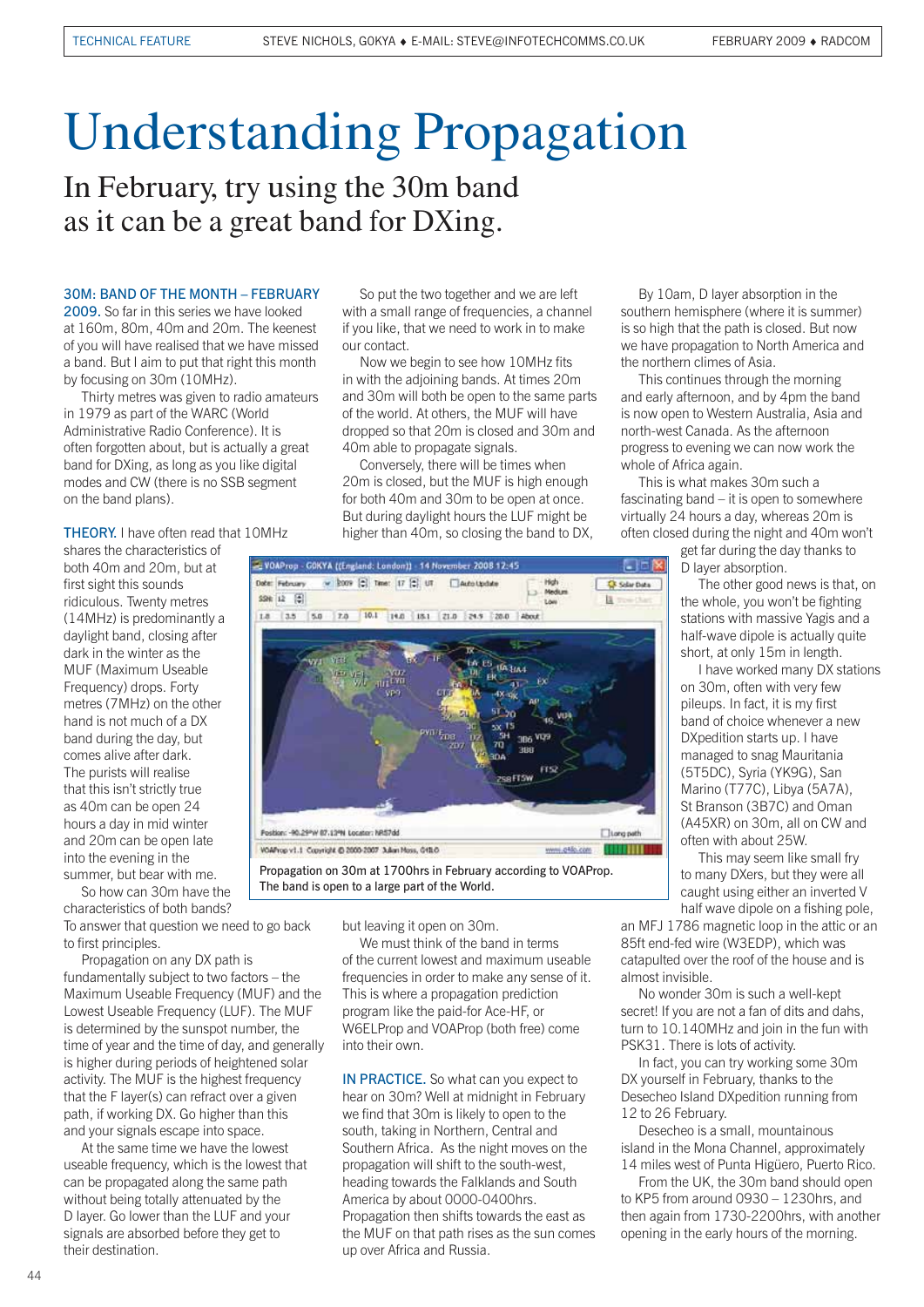## Understanding Propagation

Although just seven discrete frequencies, the <sup>5</sup>MHz band (60m) has been allocated as a trial t<sup>o</sup> experiment with propagation.

SUNSPOTS. So far in this series, we have looked at all the HF bands between 160m and 17m. I have deliberately left the 21, 24 and 28MHz bands until a) we have more sunspots or b) we have Sporadic-E conditions (mid May onwards).

The astute among you will have realised that I have, so far, missed out 5MHz (60m), so let's put that right.

The 60m 'band' isn't a band as such, but seven discrete USB frequencies – 5258.5, 5278.5, 5288.5, 5366.5, 5371.5, 5398.5 and 5403.5MHz. These have been allocated to UK radio amateurs as a trial and to enable us to experiment with propagation on a band

that sits mid way between 3.5MHz (80m) and 7MHz (40m). As such, it occupies a unique part of the RF spectrum that is very suitable for high-angle or NVIS (Near Vertical Incidence Skywave) communications.

Before I go any further, to operate on 5MHz you must be a holder of a full amateur radio licence and also obtain a NoV (Notice of Variation). Ofcom has agreed with the MOD to permit experimental operation until 30 June 2010 and you can find out more at www.rsgb.org/spectrumforum/hf/ 5mhz.php.

THE THEORY. Now, let's take a look at propagation on 60m. You may recall from our discussion on 80m in January that contacts around the UK rely on high-angle signals being transmitted towards the ionosphere. This needs the critical frequency to be higher than the frequency we are using – the critical frequency being that where a wave sent vertically from our station is just reflected back to earth.

We denote the critical frequency of the F2 layer as being foF2, where fo denotes a signal sent up with zero degree deviation from the vertical.

If f0F2 is higher than 3.5 – 3.8MHz we can generally use 80m for inter-UK contacts. At times of high solar flux, we often find that f0F2 is higher than 7MHz and 40m can be used for inter-G contacts too. But then the increased solar activity can cause greater D layer absorption so 80m contacts around the UK become more difficult.

There can come a point where the critical frequency is not quite 7MHz, but absorption is too high on 80m for reliable contacts. So what do you do?

This is where 5MHz comes into play. In theory, it can offer reliable inter-G contacts at times when both 80m and 40m are unsuitable, which is why the 5MHz experiment was set up.

So how can we predict propagation on 60m? As always, our good friend the Chilton Digisonde has the answer – see www.ukssdc.ac.uk/ionosondes/ view\_latest.html.

You have to register to download the data, but it is very easy. The Digisonde data are updated on a regular basis and, in theory, all you have to do is look for the f<sub>0</sub>F2 figure. If this is above about 5.4MHz then you should



This Chilton Digisonde image clearly shows the critical frequency of the extraordinary wave (green) is higher than the ordinary wave (red) by about 0.7MHz. 5MHz was probably open to stations around the UK at this time.

be able to use the band for close-in inter-G contacts. If it is just below 5MHz you may find that you can talk to stations at the other end of the country, but not closer as the angle of incidence is more shallow the further we wish to communicate.

Unfortunately life isn't quite that simple, as fellow RSGB's Propagation Studies Committee member Marcus Walden, G0IJZ showed in his article in the March 2008 issue of *RadCom*.

The charged particles in the ionosphere lead to refraction or bending back to Earth of the radio waves. Additionally, the Earth's magnetic field leads them to have a second refractive characteristic. This means the ionosphere has two different refractive indices – we say that it is birefringent (double refracting). Some crystals are optically birefringent giving a double image when objects are viewed through them.

The result is that a passing radio wave is split into two components; the ordinary and extraordinary waves. Research has shown that the critical frequency of both these waves is slightly different and we need to look at both f<sub>0</sub>F2 (ordinary) and  $f_XF2$  (extraordinary) – the critical frequency of the ordinary and extraordinary waves – if we are to actually predict whether we can use 5MHz for NVIS communications. Generally, the ionosonde parameter  $f_X$ I can be used as a measure of  $f_xF2$ .

Over the UK, the extraordinary wave critical frequency fxF2 is higher than that of the ordinary wave by about 0.7MHz.There

have been many occasions when foF2 has been lower than 5MHz, but the band has still been open.

EXPERIMENTAL WORK. To help you get a better feeling for the band there are three beacons, GB3RAL, GB3WES and GB3ORK, operating on 5MHz that will give you a real-time indication of conditions. More information on these beacons is available at http://www.rsgb-spectrumforum.org.uk/ 5mhz%20beacons.htm.

But what about propagation from further afield? There are many countries where the 5MHz is in use, including Canada, USA, St Lucia, Greenland, Finland, Denmark, Eire and Iceland.

A good propagation program like VOAProp will be able to predict openings to these countries, although as a rule, the frequency is so low that you really

require a dark (night) path between you and the other station. This means that DXing on 5MHz is really a night-time pursuit, although mid-winter (especially at sunspot minimum) can throw up some real surprises.

At the moment, the band is an oddment in the HF spectrum. We only have a few spot frequencies, you need a notice of variation to your licence to use it and it should really only be used for experimental purposes. Working DX on the band goes against the original idea of allocating it to UK amateurs, although many people do.

Working overseas stations on 60m is certainly harder than, say, 20m, but there is definitely a club-like feel to the band. And, if you do experiment on 5MHz, you could be paving the way for the UK to have a wider allocation in the future.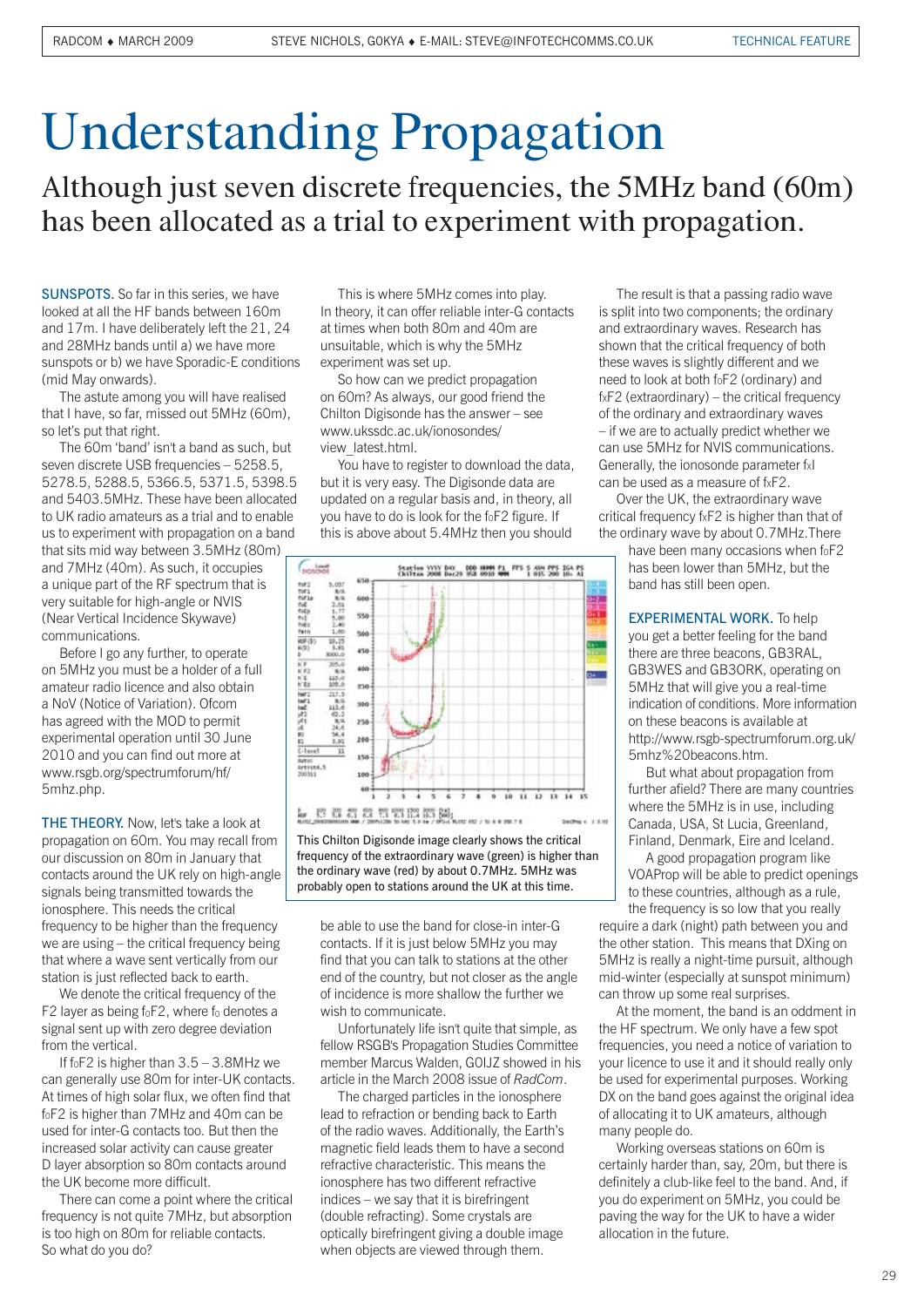#### Understanding Propagation On our monthly journey through the HF bands we now only have three left –<sup>15</sup> metres (21MHz), <sup>12</sup>m (24MHz) and <sup>10</sup>m (28MHz).

A LOT TO OFFER. This month we are going to look at 15 metres, leaving the other two for when Sporadic-E conditions bring the bands alive over the next couple of months.

Fifteen metres is a band that can offer a lot – antennas are smaller than those used on 20m and you have a full 450kHz to play with. D layer absorption, which you may recall is related to the inverse square of the frequency, is also less than the lower bands. Noise levels tend to be lower too, which means you can work stations even if they are only S1 or S2 – try doing that on 80m! I can recall working stations solidly on the higher bands when the signals didn't even move the meter.

So far, so good – so what's the catch? The problem with 15m metres at the moment is that it really needs a fairly high solar flux to come alive and, at the time of writing, we are still waiting for solar Cycle 24 to really get into its stride. That isn't to say that there aren't good openings on 15m with low solar flux levels, but they may often be fleeting, weak, short or non-existent.

So what can we expect on 15m in April? If you don't have a propagation prediction program use the HF charts in *RadCom*, prepared by Gwyn, G4FKH.

Using a VOACAP-based propagation prediction program like VOAProp or Ace-HF and a sunspot number of 22, we see that there is virtually zero probability of 15m being open at night from the UK. Once the sun has set, the level of ionisation in the F1/F2 layers drops quite quickly and cannot support propagation on the higher bands.

There are always exceptions to the rule, especially if there are solar disturbances. If the A and K indices go up dramatically and the Bz goes south (see www.solarcycle24.com), showing that the interplanetary magnetic field is coupling with the earth's magnetic field, you can get Auroral E enhancements at night that can give relatively short distance contacts into Europe, but these are relatively rare. At this point in the solar cycle, geomagnetic disturbances due to solar flares or coronal mass ejections, which both pump out massive clouds of hot, ionised gases, are

not so prevalent as they will be near the solar maximum.

Once the cycle really gets under way in a couple of years time, we can expect more disturbances, which is generally not good news for HF propagation overall.

WHAT WILL YOU HEAR? With a guesstimated sunspot number of 22 for April, we find that 15m is slow to open in the morning, with weak propagation first appearing to North Africa and Central Europe around 8am. By noon, although still quite weak, much of Central and West Africa is now possible.



ACE-HF shows that the path to April's C91FC DXpedition to Mozambique is predicted to be quite weak on 15m with a maximum probability of about 35% (100W SSB dipole to dipole). For CW it is about 75 – 80%.

Propagation builds during the day towards Southern Africa too, swinging towards South America before sunset. Again, at sunset expect 15m to begin to close quite rapidly.

Because of the low levels of ionisation, you may also find another apparent anomaly. The F layer(s) may not be able to return relatively high angle signals on 15m. This means that you may be able to hear DX signals (which typically arrive at your antenna at angles less than 10 degrees), but can't hear mainland Europe, such as Germany or Italy.

As Solar Cycle 24 progresses and the sunspot number/solar flux increases, we can expect to see 15m become far more reliable. Predictions using a sunspot number of 50 show reliable propagation to most of Africa in

April – even Antarctica is possible in late afternoon.

With a high solar flux and a decent antenna, such as a Yagi at 30 – 40ft or more, long-path openings to the Pacific may be possible after sunrise and again in the late afternoon.

You will definitely find that a good antenna will help – long wires, G5RVs and 80m Windoms (OCF dipoles) are not at their best on 15m and will likely be beaten by even a half-wave dipole at 25 – 35ft.

You may wonder why I haven't mentioned propagation on 15m to the USA. This is because the equinox months (late

March/early April and late September/early October) tend to favour north/south paths, where ionisation north and south of the equator tends to be similar. If you want to work 'across the pond' in April, 20m (14MHz) is a much better bet. Working the USA on 15m is more reliable in late October/November or December/January when the sun is in the southern hemisphere. Again, a good propagation program will help illustrate this.

Now that you begin to understand propagation on the band, it starts to make sense. The MUF (maximum usable frequency) on a given path from the UK may hover around the 21MHz mark. For much of the time you may hear nothing, but then signals may pop out of the noise, only to disappear again a few minutes later.

A cursory glance at the band might lead you to believe that it was totally dead, but you might be wrong. A tip is to check propagation on 17m (18MHz too). A DX opening there might suggest that one is on its way on 15m too. Also check the International Beacon Project chain on 21.150MHz.

These are the only beacons operating on 15m, which is a shame really. If your CW is rusty or non-existent, both VOAProp and ACE-HF can be configured to show you which beacon is currently transmitting, just make sure that your computer clock is accurate to the nearest second. For more details of the IBP project http://www.ncdxf.org/beacons.html.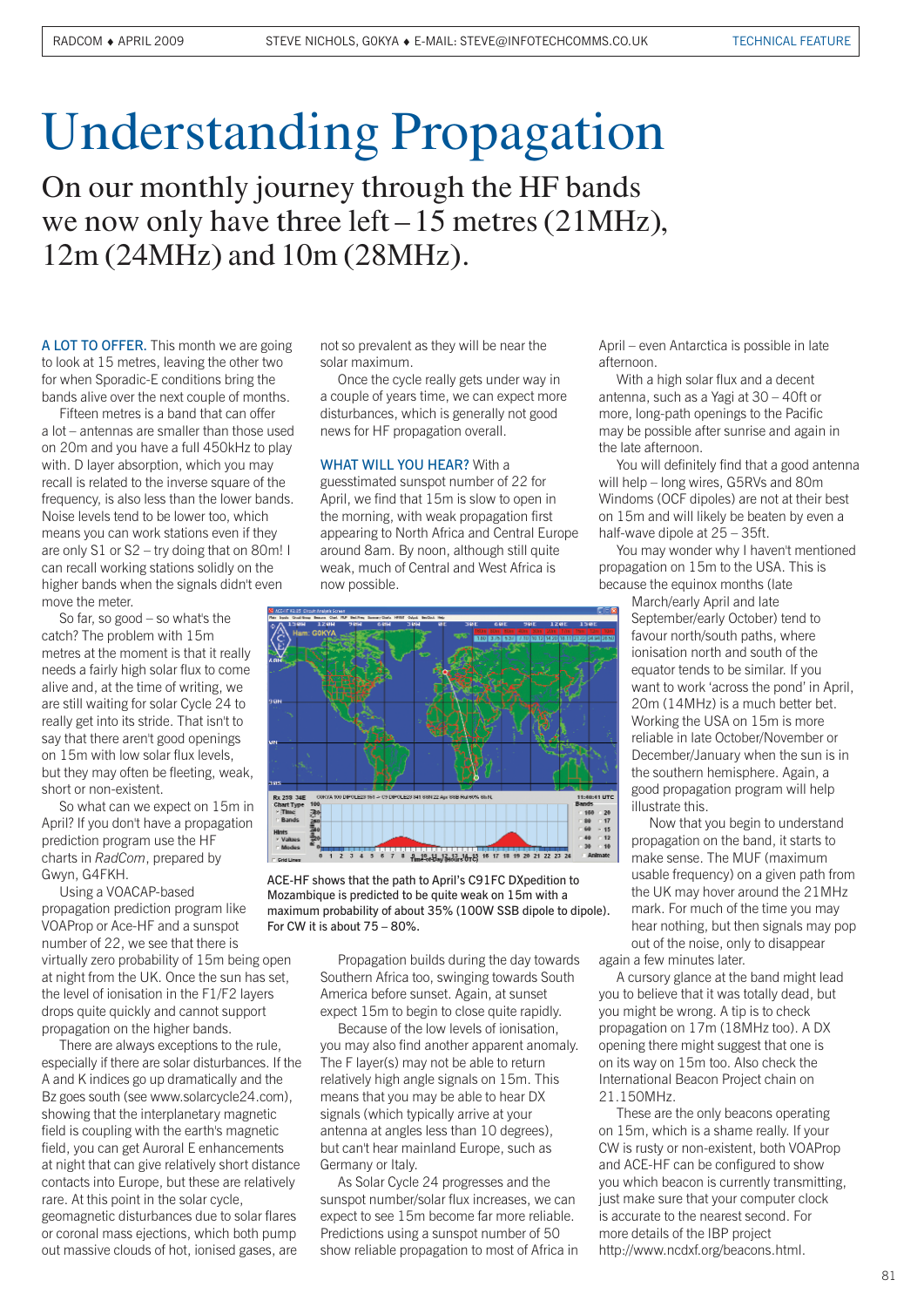### Understanding Propagation With only tw<sup>o</sup> bands left, this month we look at <sup>12</sup>m (24MHz).



Richard, G3RWL worked 351 stations on 12m in a single session while on Mayotte.

WARC. The 12m band was given to radio amateurs in 1979 at the World Administrative Radio Conference. Covering 24.890– 24.990MHz, it offers some great qualities.

First, it is quite high in frequency so noise is not as big a problem as the lower bands. In fact, at my quite noisy suburban QTH, the average noise level on 12m is about S2, compared with about S9 on 80m and S8 on 40m. This makes it much easier to hear weak signals. At the same time, the band is low enough to benefit from F2 layer openings with relatively low levels of solar flux, often at times when 10m (28MHz) is closed.

Indeed, as I write this, I have just worked FH/G3SWH in Mayotte on 12m CW using just 20W to a loft-mounted antenna – and that wasn't even resonant on 12m. For those of you who don't know where Mayotte is (I certainly didn't), it is a small island off Madagascar. Richard, G3RWL and Phil, G3SWH worked nearly 500 stations on 12m during their time on Mayotte.

OPENINGS. At the time I made the contact, the solar flux was only 69 so DX openings are quite possible on 12m, even at sunspot minimum. Having said that, these are likely to be sparse, fleeting and unreliable at the moment, at least until Solar Cycle 24 gets going properly.

A good starting point to check for openings is the NCDXF beacon chain on 24.930MHz. In three minutes you can soon find out if there is any propagation to many parts of the world.

Looking at propagation in May, the band is

likely to be closed at night, other than ground wave propagation to local hams out to around 15 – 20 miles. After sunrise, the band will be slow to open as F layer ionisation builds up. By about 9 – 10am, you might see one-hop signals starting to appear from North Africa and by early afternoon these may by joined by two and

three-hop signals from the southern part of Africa, such as 9Q (Congo) or 5H (Tanzania).

If the band opens at all it will be optimum by about 6pm UTC with potential coverage to much of Africa and the mid Atlantic. But, by dusk, the band will shut down again for the night.

SPORADIC-E. Twelve metres really is a band that will benefit from higher sunspot numbers, but in the meantime it has another trick up its sleeve this month – Sporadic-E, which will begin to show itself later in May and continue throughout the summer.

While the factors behind Sporadic-E are not well understood, we do know what it is and what its effects are on radio signals.

In summer (in the UK), clouds of ionisation can form in the lower E region of the ionosphere (90 – 100km). These are difficult to predict and are fast moving, often measured at up to 160km/h or more. They are, however, very intense and capable of reflecting/refracting radio waves of frequencies of up to 144MHz. Records even show that at times this has reached 250MHz.

I have certainly heard the effects, when a Spanish FM station completely overpowered Radio 2 as I drove through Lincolnshire in May last year. This only lasted a few minutes but was quite startling.

Sporadic-E can occur at any time, day or night, although there can be peaks of activity in the morning and often at 2000 – 2200hrs UTC.

There are many theories as to what causes

Sporadic- E, including charged 'sprites' leaping up from the tops of thunderstorms. But equally, there are many instances of Sporadic-E where there is no lightning activity. It is also linked with meteor showers, solar and geomagnetic activity. Local TV weatherman and radio amateur Jim Bacon, G3YLA and I had a long chat at a local Norfolk Amateur Radio Club event last year. Jim favours the wind shear theory.

Try to imagine waves propagating through the atmosphere, caused by fast-moving winds being diverted as they cross mountain tops. This shearing effect of the wind can cause ionisation and Jim says there is strong correlation at times with winds moving high above the mountain ranges of Europe and Scandinavia and incidences of Sporadic-E.

The ionisation is thought to occur with metallic ions, such as iron and magnesium, with many people suggesting that these come from meteor material. There are several meteor storms in June/July/August that correspond with the Sporadic-E 'season' in the Northern hemisphere, but often the season starts before the showers arrive, so as a finite theory it falls down. How ions become concentrated into thin layers at mid latitudes is also still under debate. I think the truth is that Sporadic-E can be multi-factorial.

WORKING WITH SPORADIC-E. But what can you work with Sporadic-E on 12m? Much of what I have said here will apply equally to 10m, which I am covering next month.

In general, under Sporadic-E conditions, you should be able to work stations at a distance of around 1200 – 1400 miles. The signal strengths will be high, with  $S9+$ signals commonplace. There will be rapid QSB (fading) though and you may be able to see the effects of the fast moving Es clouds as signals from one area are replaced by those from another in just a few minutes.

If you are very lucky, and especially if you have a beam, you could benefit from multi-hop Sporadic-E, whereby your signals are reflected off one cloud, bounce of the ground and then reflect back off a further cloud to their ultimate destination. This can result in trans-Atlantic contacts, especially on 12m, 10m and 6m.

Next month, we will look at F2 layer propagation and what we can hope for on 10m and 12m when the sun finally wakes up.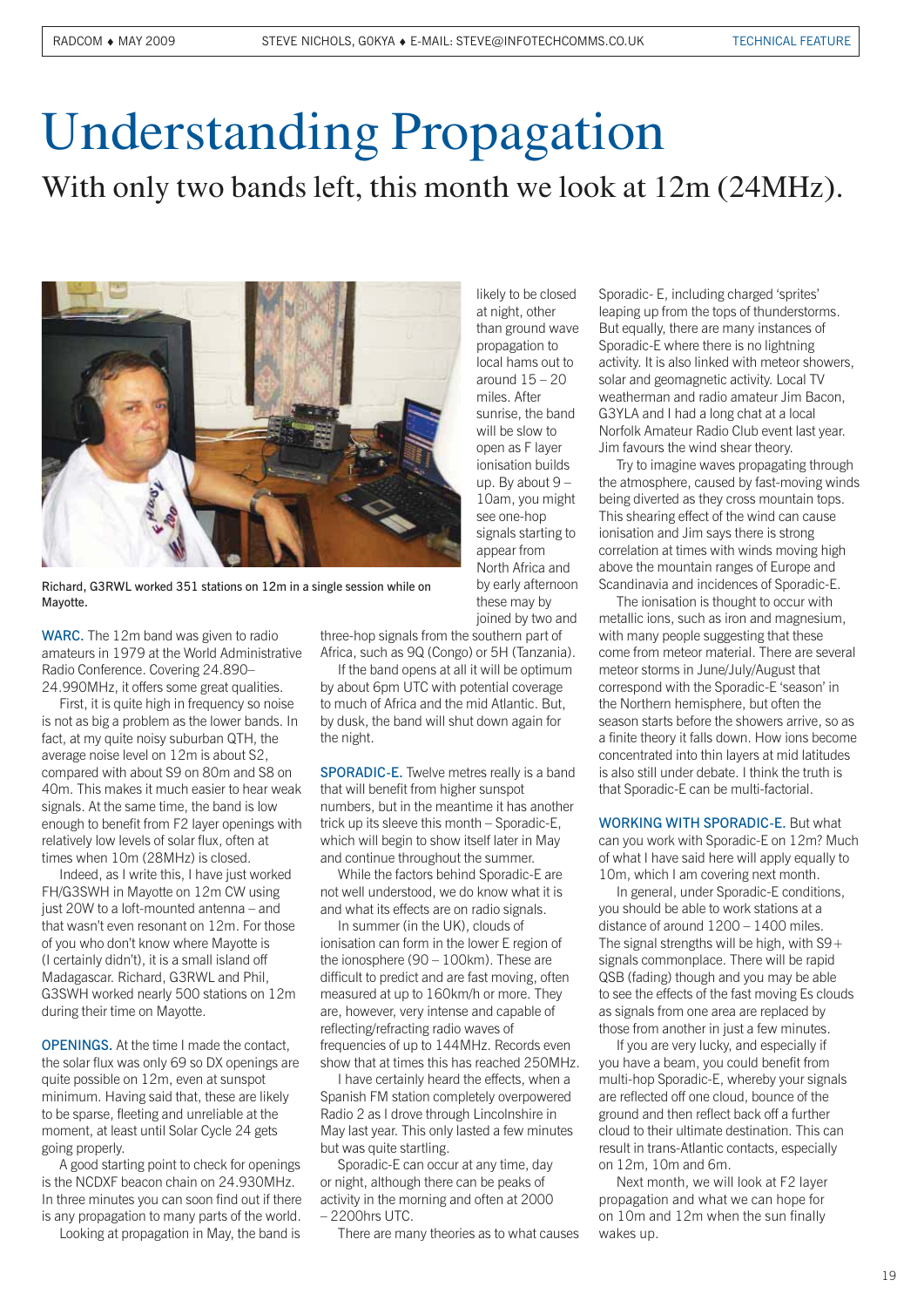### Understanding Propagation

This month we look at 10m – or 28MHz – and I have saved the best for the last.



JUST YOU WAIT! Ten metres may not seem like much of dynamo at the moment, but just wait until sunspot cycle 24 really gets going in a year or so. The band is wide and has plenty of room for CW, data, beacons, SSB, satellite and even FM and repeater operation.

Many books will also tell you that 10m is subject to tropospheric enhancements. But, if you are expecting the kind of long-range openings you get on 2m, I think you may be disappointed. I have never heard a really long-range tropo opening on 10m and, while I wouldn't say they don't exist, they are not the best mode for good 10m propagation.

In May to July, you will hear the odd fleeting opening from one end of the country to the other, but this is usually short-skip caused by Sporadic-E, which I covered last month. You can sometimes get other E layer enhancements caused by high energy particles impacting the ionosphere after a coronal mass ejection (CME) or solar flare. If you hear European stations on 10m and it is not the Sporadic-E season, then a high A or K index is a good indication that this is what is happening. These type of events are often followed by more characteristic Auroral openings with their characteristic 'whispery' sounding voices.

Another check for this is to see if the

interplanetary magnetic field (Bz) is pointing south and the solar wind speed has increased – see the gauge at www.solarcycle24.com. A south pointing Bz shows that the IMF is coupling with the earth's magnetic field and the hot ions are flowing towards Earth and being funnelled towards the poles.

F LAYER PROPAGATION. But while E layer propagation is better than no propagation at all, it is still relatively short distance (unless you get multi-hops). For truly long-distance propagation we need the higher F layer to provide us with the longer skip distances.

But for F layer propagation on 10m we need high levels of ionisation. This is caused by the ultra-violet and soft X-ray output from the sun and linked (not surprisingly) with the number of sunspots on its surface. To recap, there is strong correlation between the amount of noise received from the sun at 2800MHz and the amount of ionising radiation. We call this 2800MHz measurement the 'solar flux index' (SFI), although let me reiterate, radiation at 2800MHz does not cause the ionisation – it is just a convenient way of measuring the solar output.

For 10m to open up to DX reliably we need an SFI higher than we have had at solar minimum. That isn't to say that there are not

10m openings at solar minimum, but they tend to be fleeting, hard to predict and generally in a single direction.

But fast forward to the day when the SFI is 200+and 10m will open reliably to all parts of the world. And you don't even need a flux that high to see results. My own experience shows that a flux of 100 or more will bring reliable 10m F layer openings to the USA, typically starting in late September and October. Ten metres is also unique as an HF band as it has lots of beacons. They are a great indicator of conditions with many running less than 10W. But that is still enough for propagation over long distances. For a full list of beacons see

www.keele.ac.uk/depts/por/28.htm.

Then we have the FM repeaters in the range 29.610 – 29.700MHz. These are situated all over the world, but the European ones such as HB9HD on 29.660MHz come alive during the Sporadic-E season and others in the USA are a good indicator of F layer propagation. Throughout the last solar cycle, I could virtually guarantee hearing W1OJ in Boston on 29.620MHz, booming in at S9 plus every day from about noon. For a full list of 28MHz FM repeaters see www.thiecom.de/10mlist.htm.

GOOD PROPAGATION. So why is

propagation on 10m so good? Much of what I said about 12m last month applies to 28MHz too. Noise levels are very low on 10m and antennas tend to be very short – a dipole is only 5m/17ft long. D layer absorption is also very low too. As it is related to the inverse square of the frequency, absorption is four times less than it is on 14MHz and 16 times less than 7MHz.

When the band really starts hopping at the peak of the next cycle, you also see other effects too. At high SFI levels you often get ionospheric backscatter too. This is when signals from the UK are not only reflected back towards their ultimate destination, such as the USA, but a small proportion of the signal is also reflected back. Backscatter has a very characteristic hollow sound to it.

I have also noted a lot of evidence for skip focusing on signals from the East. This occurs as the sun sets between you and the DX station and signals from many different takeoff angles are brought together to provide one stronger signal. I have noticed this effect on signals from India and Pakistan, but be warned – skip focusing enhancements are usually a sign that the path is about the close, so work them quickly.

This month you are likely to see relatively short-skip openings via Sporadic-E to Europe with better-equipped stations seeing a few multi-hop openings, perhaps to the USA. But, hopefully, as the cycle progresses 10m will become your favourite band with easy DX using only a few watts and a simple antenna.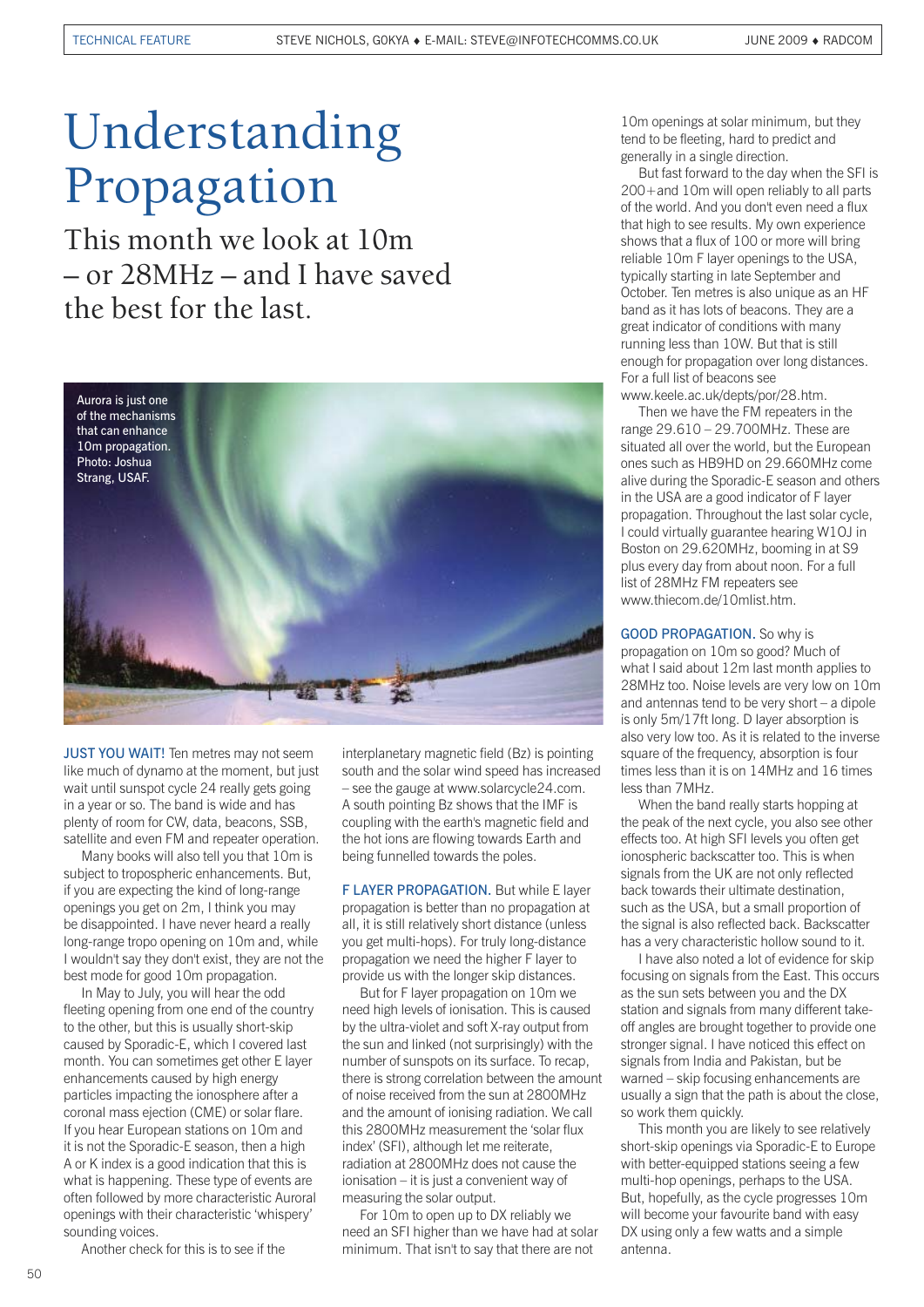### Understanding Propagation Using beacons to monitor HF propagation



THE BEACON NETWORK. We have now finished looking at what powers ionospheric propagation on all of the HF bands. But if no one is calling CQ, how do you know if a band is open?

The answer to that question lies with HF beacons – small, usually low-powered and unmanned transmitters that announce their presence on the bands 24 hours a day using Morse code. And if that last phrase frightens you, don't worry – the Morse is usually quite slow and you can also use a look-up table or beacon list to find out which one is transmitting.

I'll start by looking at the most famous beacon chain – the NCDXF/IARU International Beacon Project (IBP). This is a worldwide group that operates on 14.100, 18.110, 21.150, 24.930 and 28.200MHz.

The beacons are in USA (New York, California and Hawaii), Canada, New Zealand, Australia, Japan, Russia, Hong Kong, Sri Lanka, South Africa, Kenya, Israel, Finland, Madeira, Argentina, Peru and Venezuela, although the Sri Lankan and Venezuelan beacons are off the air at the time of writing. Each beacon transmits in turn – a 10-second sequence every three minutes. Once they have sent their sequence on, say, 14MHz, the beacon moves up to 18MHz and repeats it and another beacon takes up their slot.

As well as the beacon's callsign, it transmits a constant tone that begins at 100W before stepping down to 10W, 1W and finally 0.1W in one-second steps. And if you don't think you can hear a 0.1W CW just three minutes per band.

You can either listen for the beacons with an accurate clock (I have a cheap radiocontrolled one) or use a piece of PC software, such as BeaconClock, which can be downloaded from http://huntting.com/ beaconclock/index.html, or VOAProp at www.g4ilo.com/voaprop.html. These will tell you which beacon is transmitting and when.

You can find out more about the beacons, including how to conduct unattended propagation research using a program called Faros, at www.ncdxf.org/beacons.html.

Once you step away from the NCDXF beacon chain, coverage can be a little more patchy. Take a look at G3USF's Worldwide List of HF Beacons at www.keele.ac.uk/depts/ por/28.htm and you'll see what I mean.

IARU Region 1 discourages beacon operation on 1.8 – 10MHz, but even so there are quite a few on these bands that are active. These can be quite interesting to track down as their power output ranges from 0.1 – 100W. For example, I have regularly heard SK6RUD on 10.133MHz in Oxaback, southern Sweden, even though it only runs 0.5W to a quarter wave vertical antenna. The beacon sends the message "VVV QRPP BEACON DE SK6RUD, QTH JO67KI, PSE RPRT TO WWW.RADIORUD.SE" and five or six people a day visit the beacon owner's website to log a reception report. SK6RUD also has 500kHz and 3.5424MHz beacons, but it is the 30m one that you most likely to hear during the day from the UK. It sometimes has its 24.912MHz beacon running too.

There are a small handful of other non-NCDXF beacons listed on 14MHz, 18MHz, 21MHz and 24MHz as well, but when I listened none were audible. This was probably due to the K Index being four at the time of writing and the Interplanetary Magnetic Field (IMF) Bz pointing south, showing that the IMF and the earth's magnetic fields had coupled with lots of charged solar particles streaming into the ionosphere, wrecking HF propagation. You can monitor this at www.solarcycle24.com.

Step up to 28MHz though and the world is your oyster. There are literally hundreds of 10m beacons in existence between 28.110 – 28.322MHz and tracking them all can become a full-time hobby. Again, many of them are very low powered, typically between 5 and 10W. When the solar flux heads up towards the 200 mark it is relatively easy to hear some of the US beacons. For example, I have a QSL card from NS9RC in Winnetka, Illinois, which I received after e-mailing the North Shore Radio Club a reception report at the height of the last cycle. Their beacon on 28.297MHz consists of a Kenwood TS-140S connected to a homebrew controller, MFJ-971 antenna tuner and running 8W to a Solarcon A-99 vertical antenna at 70 feet.

But you don't have to wait for the next solar cycle to kick off to hear some 10m beacons. Sporadic-E is bringing in lots of them from all over Europe. Just the other day I logged IW3FZQ/B on 28.226MHz and IZ3LCJ on 28.207MHz in Italy. These were quickly followed by DK0TEN on 28.258MHz and DL0IGI on 28.205MHz in Germany and OE3XAC on 28.188MHz in Austria. You can track the Sporadic-E clouds as they move and some beacons vanish to be replaced by others.

Much of what I have said applies equally to 50MHz (six metres), where there are beacons all around the world. See www.keele.ac.uk/depts/por/50.htm for details.

If you do get really interested in 28MHz and 50MHz and beacon reception you can even contribute your findings to the Six and Ten Reporting Club – see http://g7kse.co.uk/6and10/.

Beacon hunting can become addictive, but don't forget to call CQ as well. The beacons tell you that there is propagation to a particular part of the world, but it is up to you to make the band active.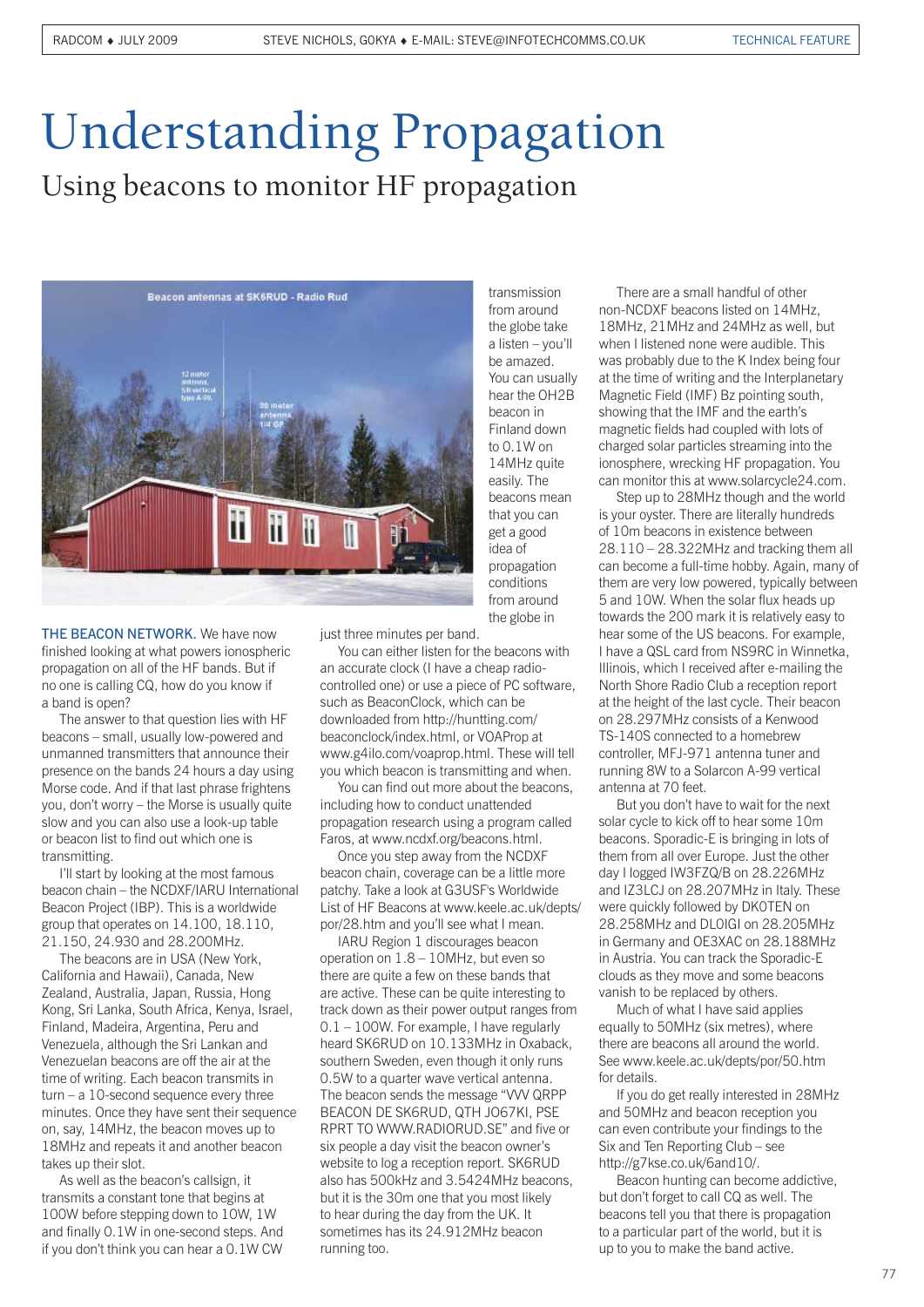### Understanding Propagation Using WSPR to gauge propagation

 $\mathbf{n}$  -  $\mathbf{D}$  and  $\frac{1}{2}$ 

Picture of WSPRnet.org screen grab showing 10m activity in mid June.

GAUGING PROPAGATION. So far we have looked at HF propagation theory and the use of computerised HF prediction programs like ACE-HF, VOAProp and W6ELProp. Last month we also looked at beacons. But there is another method of gauging propagation conditions using WSPR (Weak Signal Propagation Reporter) and it is gaining in popularity.

WSPR uses software designed by Joe Taylor, K1JT, a Nobel Prize-winning Princeton physicist and originator of the WSJT weak signal software. First released in April 2008, WSPR uses a transmission mode called MEPT-JT - the MEPT standing for Manned Experimental Propagation Transmitter.

WARBLING TONES. The principle is quite simple, although the technology behind it certainly isn't. Stations running WSPR automatically send out a beacon signal on a given frequency. Each transmission lasts for just under two minutes and to make sure this all works you must ensure that your computer clock is set correctly or you will clash. The digital signal sounds like a single tone with a barely discernable warble to it and carries your callsign, your locator and your power output. It actually uses Frequency Shift Keying with a very small shift, occupying a bandwidth of about 6Hz. This means that many stations can be fitted into the 200Hz WSPR window.

When your system is not transmitting it is actually listening for these WSPR beacon signals. If it hears one, it logs it and sends the details via the internet to http://wsprnet.org/. WSPRnet then logs your information and even displays it on a map, with a line

between the transmitting and receiving stations. If you visit wsprnet.org you can select which band you want to monitor and also what part of the world. Or you can look at the raw received data.

showing the paths

WSPR stations use low power transmissions – typically just a few watts. If you do use the WSPR software you will need to key in your Maidenhead

locator square and also your power output in dBm. Both of these have obviously confused some people as you often see stations purporting to be in the middle of the South Pacific or Italy when they should be in the USA – or running power levels that are obviously wrong.

Running WSPR is rather like using datamode software for RTTY or PSK31. To receive WSPR you need to connect your radio's audio output to the Mic or Line In socket. If you want to transmit as well you will need to connect the speaker output to the radio and also arrange for it to be keyed. If you have an interface for data modes you are almost there.

The end result is quite fascinating as it gives you an at-a-glance view of real-time propagation.

ENDLESS POSSIBILITIES. The possibilities for research using WSPR are endless. You can actually test your own antennas using WSPR. Put up a beacon signal and then see how far you can get. WSPRnet will not only tell you who heard you (and usually within a minute or two), but also the received signal to noise ratio, the distance and bearing between your two stations. Let the system go through a couple of cycles and then switch antennas and you should be able to see if your signal is stronger or weaker.

PROPAGATION RESEARCH. You can also conduct other propagation research. I have corresponded with Patrick, F6IRF (http:// f6irf.blogspot.com/) over his use of WSPR for greyline studies. Using two different antennas, Patrick managed to receive Joe Taylor, K1JT's

own 80m WSPR signal from across the Atlantic and showed clearly that there was a high-angle component to it just after sunrise.

This corresponds with my own work on greyline propagation, which is backed up by work with VOACAP that shows that the numbers of possible paths (or modes) for radio waves to take can change quite rapidly around sunrise, leading to stronger signals on relatively low 80m dipole antennas. As these favour high angle signals you can work some interesting DX around sunrise that conventional propagation models would suggest is impossible.

So what else can you do with WSPR? It is also good for detecting Sporadic-E openings on 10m, showing you not only who is being received, but importantly, who is active but NOT being received. You don't HAVE to transmit either. SWL reports of signals heard are equally important.

So is WSPR the answer to your real-time propagation dreams? Well, not quite. The problem really is that there are not enough users on all the bands. The majority of operators are on 30m (10MHz), which is no doubt linked to the work 30m enthusiasts are doing with low power MEPT. On a typical day you might find two or three people using WSPR on 80m and perhaps one or two on 15m. This isn't really enough to do much serious research. Nevertheless, interest in WSPR is growing. There are typically around 150 WSPR users logging information to WSPRnet.org each day. A year ago there were fewer than 50.

Also, if you are going to use WSPR for research, you need to arrange with the participants that a) they will be on and b) that they won't change their power outputs or antenna arrangements. If they do, your data will be useless.

If you are interested in finding out more about WSPR I suggest you read the excellent article by Julian, G4ILO at www.g4ilo.com/ wspr.html. This gives you a good run through what WSPR is about and how to set it up. While you are there, download Julian's VOAProp propagation prediction software too.

You can download the WSPR software and quick start guide at www.physics.princeton.edu/pulsar/K1JT/.

#### WSPR FREQUENCIES

| Band            | Dial freg (USB MHz) |
|-----------------|---------------------|
| 160m            | 1.8366MHz           |
| 80m             | 3.5926MHz           |
| 60 <sub>m</sub> | 5.2872MHz           |
| 40 <sub>m</sub> | 7.0386MHz           |
| 30 <sub>m</sub> | 10.1387MHz          |
| 20 <sub>m</sub> | 14.0956MHz          |
| 17 <sub>m</sub> | 18.1046MHz          |
| 15m             | 21.0946MHz          |
| 12 <sub>m</sub> | 24 9246MHz          |
| 10 <sub>m</sub> | 28.1246MHz          |
| 6m              | 50.293MHz           |
| 2m              | 144.4885MHz         |
|                 |                     |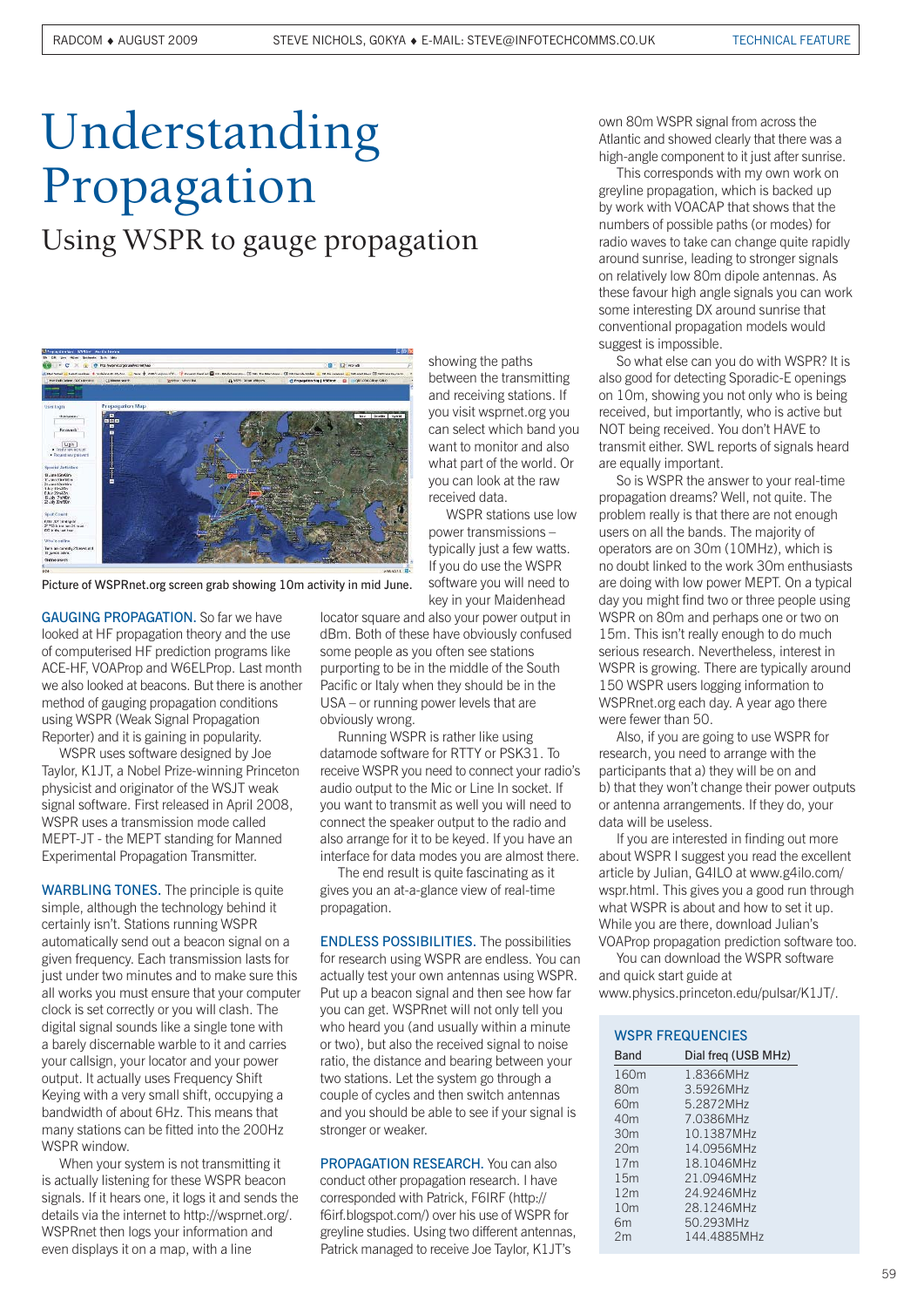#### Understanding LF Propagation Having dealt with the HF side we move lower in frequency to look at propagation there.

LONG DISTANCE AT LE. Most LF (below 300kHz) propagation information is aimed at commercial users. In contrast to commercial radio users, the radio amateur, often working at the threshold of possibility, is willing to wait for – and use – whatever short-term effects are available to achieve his ambition of long distance communication. This means that the priorities of the radio amateur are very different to those of commercial operator.

The signal from a transmitter may reach a receiving site in two ways. First by way of waves that follow the curvature of the Earth to some extent, known as ground waves; secondly by the return of skyward travelling waves by the ionosphere, referred to colloquially as sky waves or, more correctly, ionospheric waves.

GROUND WAVES. The so-called ground waves follow the curvature of the Earth because the speed of the wave is slowed slightly by the dielectric constant of the ground. This has the effect of tilting the wavefront downwards and allows the signals to be detected far beyond the normal visible horizon. Unlike higher frequencies the strength of the ground wave signal is not reduced significantly by absorption. As a result there is no 'dead zone' on low frequencies (LF), except for very low power transmissions and ground wave signals can be detected at over 2000km from the transmitter.

SKY WAVES. Because most amateur sized aerials are small compared to the wavelength, considerable amounts of the radiated power are launched at higher angles and rapidly leave any influence of the ground. These waves travel upwards until they reach the ionosphere at around 50 to 100km altitude. Vertical incidence signals will penetrate deeply into the ionised regions but will suffer a great deal of attenuation, but at lower angles the waves will be gently 'bent' (refracted is the correct technical term) back towards the ground. Sky wave returns have been detected at as little as 300km from the transmitting station and result is a slow shallow fading in the strength of the signal.

The change in strength of the signal is due to the change in the distance that the sky-wave travels as the altitude of the 'bending' region alters. The sky-wave arrives at the receiver with a different phase to that

of the ground wave, and the two waves may either add, to reinforce the signal, or cancel to reduce it. Complete cancellation only occurs if the ground and sky-wave are the same strength as well as 180° out of phase. Most of the published data suggests that the sky-waves become approximately equal in strength to the ground-waves at around 700km from the transmitter. Beyond this distance the sky wave is stronger. A case of 'dead zone' can appear when of very low power signals are transmitted. In this situation the ground wave, is weaked by the nature of its outwards spread, to levels below the detection level of the receiver, before the angle of the sky-wave becomes low enough to cause them to return, This is often experienced by US FCC Part 15 stations, who are limited



to 1 watt input power and a maximum 50 foot long antenna.

A simple geometric construction shown in Figure 1 allows us to calculate the maximum distance covered by a single ionospheric 'bounce' provided we know the height at which the signal is bent back towards Earth. For simplicity we can consider a mirror like reflection from an altitude we will call the 'apparent reflection height', and we will assume that the signal leaves the transmitting site tangentially to the ground. Experience suggests that the daytime 'reflection level' is around the lower levels of the D-layer at about 50km altitude whilst at night the reflection level is in the upper D-layer near the bottom of the E-layer at around 100km altitude.

Our calculations then show that in daytime a single hop will be of around 1000km, whilst at nighttime a single hop will be around 2000km. It is important to realise that the

returning sky wave at extreme range approaches the ground at grazing incidence or tangentially, it does not bounce at high angles like a tennis ball as shown on many sketches. Thus the wave does not need to be 'reflected' from the ground to go upwards for a second hop, it merely slides past, barely touching the ground.

Low frequency radio paths can comprise several such 'hops'. The regular signal heard from VO1NA during 2003 and 2004 at 3600km was probably a two-hop path, whilst the record QSO between Quartz Hill in New Zealand and Vladivostok in Asiatic Russia at over 10,000km was probably around 5 hops. One-way signals from Quartz Hill were detected and identified in western Russia at 16,000km. These exceptional distances were achieved

> at night with the path in full darkness. The daytime path lengths are usually restricted to around 2000km, due mainly to the higher signal absorption (attenuation) levels in daytime and the loss at each 'hop'. Nevertheless, under exceptional circumstances VO1NA has been copied in the UK at 1200Z, but this is a rare event. Even the powerful (20kW ERP) Naval station, callsign CFH, at Halifax, Nova Scotia, is not often heard in daytime. Fading still occurs on these path although the ground wave signal is now below audibility. In this case the fading is due to interaction between signals from the 1-hop and 2-hop paths.

In practice, the situation is a

little more complicated. The 'reflection' of the waves is not without loss. At lower altitudes the daytime ionisation of the D-layer produces a belt of ionisation below the 'reflection height' that absorbs power from the radio waves. At the lower HF frequencies (160, 80 and 40m) this shows as a severe restriction in day-time range, because the sky waves are completely absorbed by the D-layer. After sunset this ionisation in the D-layer quickly decays and the lower HF waves can pass through to be reflected from the F layer and so called 'skip' signals appear. In the LF frequency range the daytime absorption is not so complete and it is possible to receive daytime sky-wave signals at distances of about 2000km, which probably requires two hops. For a given path these signals are never as strong as those received after dark.

In the next part we will consider the effects of solar activity on LF propagation.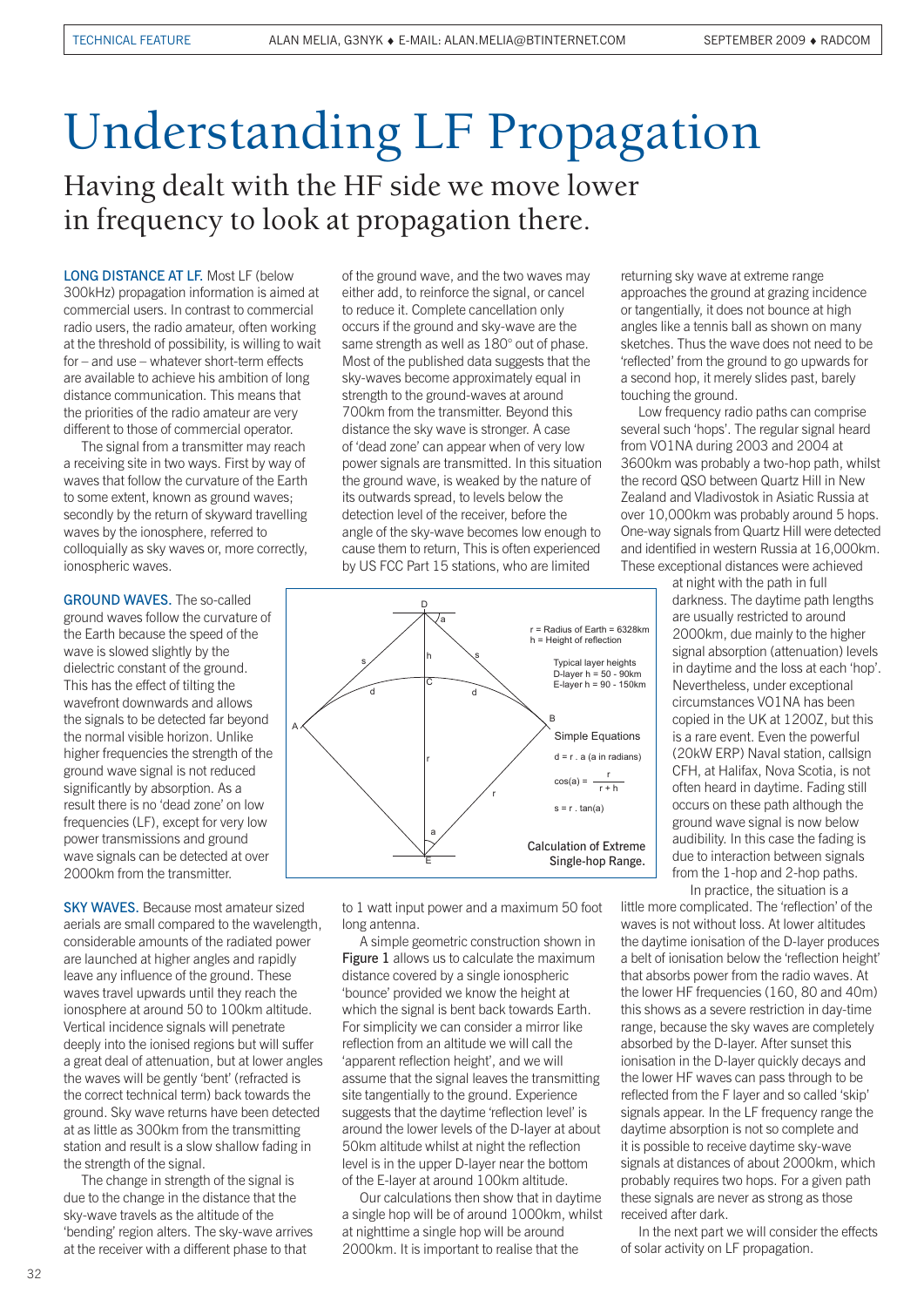### Understanding LF Propagation (Part 2)

#### Looking at the effect of the Sun on LF propagation



DISTURBANCES. Propagation conditions are further affected by solar disturbances. At the height of the sun spot cycle, the sun emits bursts of intense X-rays and ultra-violet light called solar flares. Because the output of a solar flare is an electromagnetic emission (like a radio wave) its effect is almost instantaneous and will only affect the side of the Earth that is currently illuminated. Intense flares cause radio blackouts at HF, because they produce extra ionisation in the D-layer that strongly absorbs most HF radio frequencies. Surprisingly, at LF, the effect is usually the exact opposite. The intense radiation converts most of the normally absorbing level ionisation to a state where it easily 'reflects' LF waves. The result is that LF signals show a strong peak in strength that is a similar shape in time to that of the X-ray flux (as can be seen on the NOAA website). Then as the flare decays, the absorption returns.

This flare enhancement can cause an increase of up to 10dB in the strength of a signal being received in daytime. This can be useful, but the enhancement is much less than is normally achieved on night-time paths and it difficult to catch so is not much used for communication.

The solar magnetic disturbances that produce flares also throw off huge clouds of ionised gas or plasma known as a Coronal Mass Ejection (CME). The plasma travels much more slowly and takes between 36 and 56 hours to reach the vicinity of Earth – a journey of 96 million miles. When these clouds reach the earth they buffet the atmosphere. Because these clouds are composed of fast moving charged particles, the cloud carries with it a magnetic field, and this interacts with the Earth's magnetic field.

The magnetosphere is a distorted doughnut shaped 'cage' formed by the lines of magnetic force generated in the Earth's core (Figure 1). The magnetosphere protects us from most of what the Sun can throw at us. Without it, the majority of life on Earth could not exist. If the magnetic field

of the plasma is in one direction, the cloud

bounces off fairly harmlessly, like similar poles of small bar magnets. In the opposite field direction the field lines of the plasma are said to 'connect' with the geomagnetic field, like the bar magnet opposite poles. This situation opens up 'cracks' in the Earths 'defences' and charged particles flood into the atmosphere. The most notable visible effects of this phenomenon are the aurora seen mainly in high latitudes after a magnetic storm.

The event also causes the Earth's field to vary wildly for a short period, an event that can be observed on magnetometers and hence the term 'Geomagnetic Storm'. This was thought to be the main source of injected particles but, since then, the use of satellites and the discovery of the Van Allen radiation belts has refined ideas of the process. It has been realised recently that the majority of the particles are swept past Earth and are sucked into the long tail of the magnetosphere on the side of Earth opposite to the Sun. The Geomagnetic field then draws them back into the Van Allen belts, forming a series of circulating rings. Electrons travel one way and ions, because of their opposite charge, the other. More than this, the electrons being much lighter follow paths that spiral round the Earths magnetic lines of force from one hemisphere to the other. They are 'turned round' by the 'cramping' of the lines of force near the poles. Together these rings of circulating charges, which are known as the Equatorial Ring Current, generate a magnetic field of their own, which can be detected and measured by magnetometers at the Equator. The Rings exchange charged particles, mainly electrons, with the ionosphere

It had been noted by many researchers prior to the advent of satellite measurement, that the injection of electrons (called electron

precipitation) into the ionosphere, after a geomagnetic storm, lead to severe reductions in distant MF and LF radio signal strengths. The effect did not build up until a day or so after the storm and could often persist for up to 28 days. It is not physically possible for electrons, even very energetic ones, to exist in the relatively high atmospheric pressure at the D layer for very long. So the signal attenuation should decay with the passing of the storm. It has recently become clear that the Ring Current acts as a reservoir of electrons that are bled into the ionosphere at the daylight edge, where the magnetosphere is distorted by the pressure of the Solar wind. Thus the after-effects of a Geomagnetic storm on LF radio transmissions will be felt until the Ring Current is depleted of its trapped electrons.

Fortunately, the charged particle population of the Ring Current can be measured by the field it generates. It is not an easy task because the field due to the Ring Current is about one thousandth of the Earth's field (50 to 400nT against 50,000nT for the static geomagnetic field at the Earth's surface).

Daily estimates of an index, which effectively measures the Ring Current, are published by several institutes. The most useful for LF radio propagation prediction are the (hourly) real-time estimates from Colorado University and Kyoto University, which are both available on the Internet. The Index is referred to as 'Disturbance Storm Time' and carries the mnemonic Dst.

Plasma clouds (referred to on Solar website as Coronal Mass Ejections or CMEs) are also produced by disturbances in the solar atmosphere known as coronal holes. Whilst flare associated events are more prevalent in years of high sunspot activity, coronal hole events occur throughout the solar cycle including periods when the visible face of the Sun is totally devoid of spots.

The most familiar effects of these disturbances are intense aurora. A rarer, but more serious, problem is that these events can induce massive currents in long northern power distribution systems. Canada suffered a power black-out for several hours some years ago due to one such event. Submarine cables and satellite communications systems can also be disabled. The arrival of a CME can herald the onset of a period of poor HF communications and absorption, due to the enhanced ionisation of the D-layer by the trapped electrons, causes all the bands to go 'flat'. Again the effect at LF is different. The daytime signals up to about 2000km can be significantly enhanced by up to 10 or 12dB above normal levels. The effect on night-time paths is more dramatic with absorption at LF increasing significantly above normal and signal levels on long paths dropping as much as 20dB below normal levels.

Next month we'll look at whether we can predict good conditions.